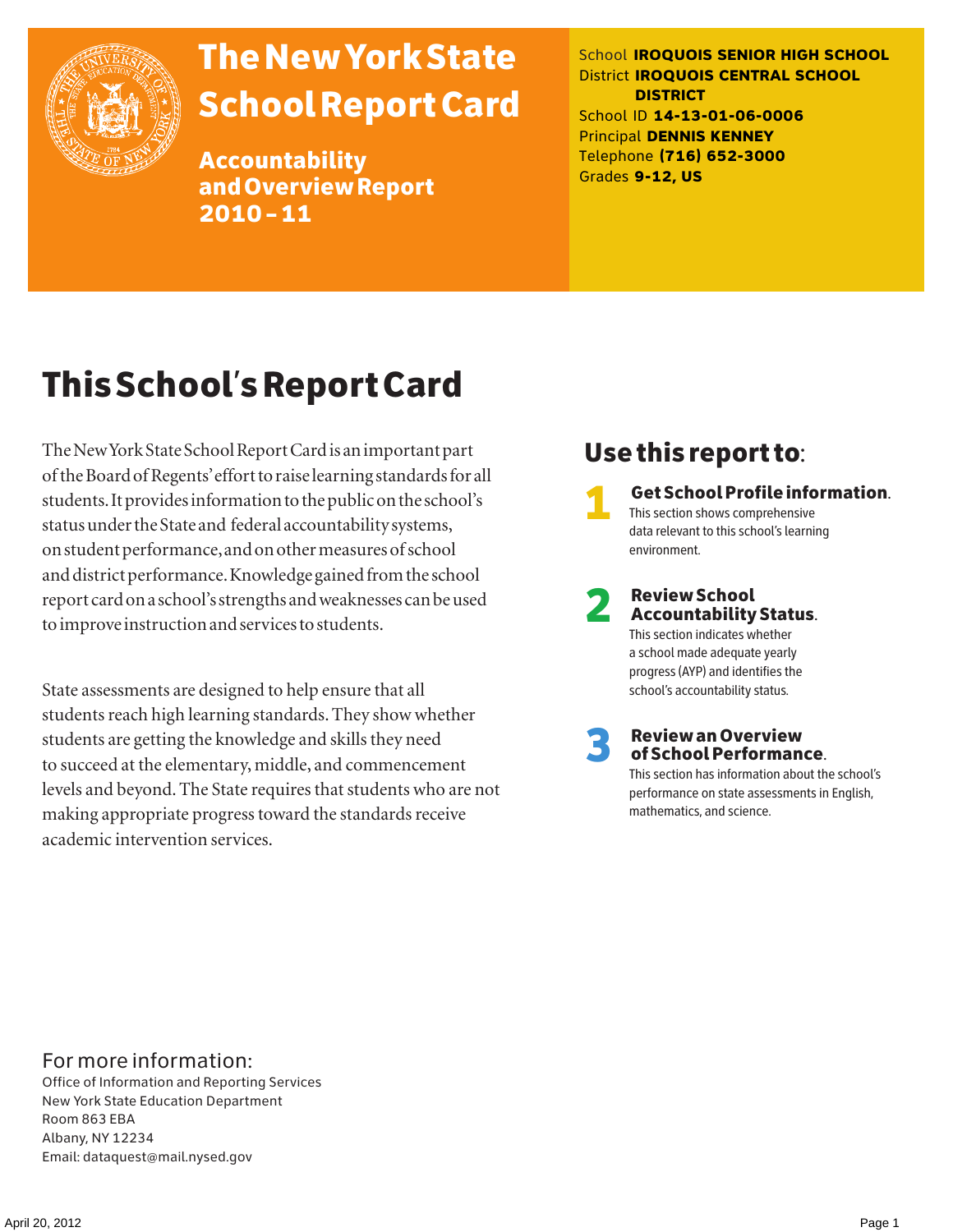School **IROQUOIS SENIOR HIGH SCHOOL** District **IROQUOIS CENTRAL SCHOOL DISTRICT** School ID **14-13-01-06-0006**

## School Profile

This section shows comprehensive data relevant to this school's learning environment, including information about enrollment, average class size, and teacher qualifications.

## Enrollment

|                            | $2008 - 09$ | 2009-10     | $2010 - 11$ |
|----------------------------|-------------|-------------|-------------|
| Pre-K                      | 0           | 0           | 0           |
| Kindergarten               | 0           | 0           | 0           |
| Grade 1                    | 0           | 0           | 0           |
| Grade 2                    | 0           | 0           | 0           |
| Grade 3                    | 0           | 0           | 0           |
| Grade 4                    | 0           | 0           | 0           |
| Grade 5                    | 0           | 0           | 0           |
| Grade 6                    | 0           | 0           | 0           |
| <b>Ungraded Elementary</b> | 0           | $\mathbf 0$ | $\Omega$    |
| Grade 7                    | 0           | 0           | 0           |
| Grade 8                    | 0           | 0           | 0           |
| Grade 9                    | 229         | 222         | 219         |
| Grade 10                   | 254         | 251         | 226         |
| Grade 11                   | 270         | 266         | 222         |
| Grade 12                   | 241         | 228         | 244         |
| <b>Ungraded Secondary</b>  | 0           | 0           | 11          |
| Total K-12                 | 994         | 967         | 922         |

## Enrollment Information

*Enrollment* counts are as of Basic Educational Data System (BEDS) day, which is typically the first Wednesday of October of the school year. Students who attend BOCES programs on a part-time basis are included in a school's enrollment. Students who attend BOCES on a full-time basis or who are placed full time by the district in an out-of-district placement are not included in a school's enrollment. Students classified by schools as "pre-first" are included in first grade counts.

## Average Class Size

|                      | $2008 - 09$ | $2009 - 10$ | $2010 - 11$ |
|----------------------|-------------|-------------|-------------|
| <b>Common Branch</b> |             |             |             |
| Grade 8              |             |             |             |
| English              |             |             |             |
| <b>Mathematics</b>   |             |             |             |
| Science              |             |             |             |
| Social Studies       |             |             | 23          |
| Grade 10             |             |             |             |
| English              | 25          | 25          | 23          |
| <b>Mathematics</b>   | 20          | 20          | 24          |
| Science              | 24          | 24          | 21          |
| Social Studies       | 22          | 22          | 23          |

## Average Class Size Information

*Average Class Size* is the total registration in specified classes divided by the number of those classes with registration. *Common Branch* refers to self-contained classes in Grades 1–6.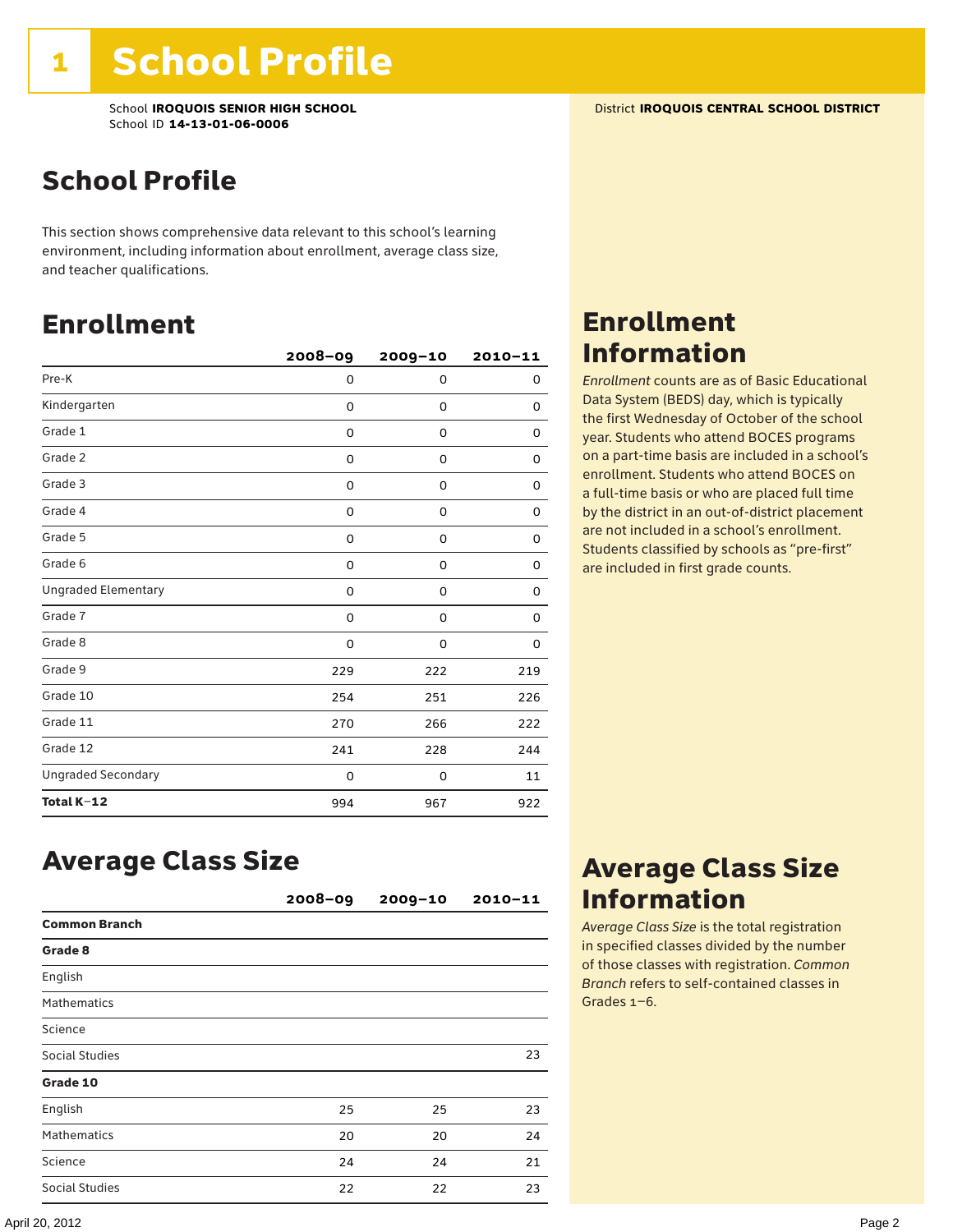School **IROQUOIS SENIOR HIGH SCHOOL** District **IROQUOIS CENTRAL SCHOOL DISTRICT** School ID **14-13-01-06-0006**

## Demographic Factors

|                                                    |              | $2008 - 09$ |              | $2009 - 10$ |                | $2010 - 11$ |
|----------------------------------------------------|--------------|-------------|--------------|-------------|----------------|-------------|
|                                                    | #            | %           | #            | %           | #              | %           |
| Eligible for Free Lunch                            | 60           | 6%          | 47           | 5%          | 36             | 4%          |
| Reduced-Price Lunch                                | 44           | 4%          | 48           | 5%          | 43             | 5%          |
| Student Stability*                                 |              | 100%        |              | 99%         |                | 98%         |
| Limited English Proficient                         | 2            | 0%          | 1            | 0%          | 1              | 0%          |
| <b>Racial/Ethnic Origin</b>                        |              |             |              |             |                |             |
| American Indian or Alaska Native                   | $\mathbf{1}$ | 0%          | $\mathbf{1}$ | 0%          | 3              | 0%          |
| <b>Black or African American</b>                   | 9            | 1%          | 11           | 1%          | $\overline{7}$ | 1%          |
| Hispanic or Latino                                 | 4            | 0%          | 4            | 0%          | 4              | 0%          |
| Asian or Native<br>Hawaiian/Other Pacific Islander | 5            | 1%          | 5            | 1%          | 9              | 1%          |
| White                                              | 975          | 98%         | 946          | 98%         | 893            | 97%         |
| Multiracial                                        | 0            | 0%          | 0            | 0%          | 6              | 1%          |

 \* Available only at the school level.

## Attendance and Suspensions

|                            |    | $2007 - 08$   |   | $2008 - 09$ |   | $2009 - 10$   |  |
|----------------------------|----|---------------|---|-------------|---|---------------|--|
|                            | #  | $\frac{0}{0}$ | # | %           | # | $\frac{0}{0}$ |  |
| Annual Attendance Rate     |    | 95%           |   | 95%         |   | 94%           |  |
| <b>Student Suspensions</b> | 68 | 7%            |   | በ%          |   | 0%            |  |

## Demographic Factors Information

*Eligible for Free Lunch* and *Reduced*-*Price Lunch* percentages are determined by dividing the number of approved lunch applicants by the Basic Educational Data System (BEDS) enrollment in full-day Kindergarten through Grade 12. *Eligible for Free Lunch* and *Limited English Proficient* counts are used to determine *Similar Schools* groupings within a *Need*/*Resource Capacity* category. *Student Stability* is the percentage of students in the highest grade in a school who were also enrolled in that school at any time during the previous school year. (For example, if School A, which serves Grades 6–8, has 100 students enrolled in Grade 8 this year, and 92 of those 100 students were also enrolled in School A last year, the stability rate for the school is 92 percent.)

## Attendance and Suspensions Information

*Annual Attendance Rate* is determined by dividing the school's total actual attendance by the total possible attendance for a school year. A school's actual attendance is the sum of the number of students in attendance on each day the school was open during the school year. Possible attendance is the sum of the number of enrolled students who should have been in attendance on each day the school was open during the school year. *Student Suspension* rate is determined by dividing the number of students who were suspended from school (not including in-school suspensions) for one full day or longer anytime during the school year by the Basic Educational Data System (BEDS) day enrollments for that school year. A student is counted only once, regardless of whether the student was suspended one or more times during the school year.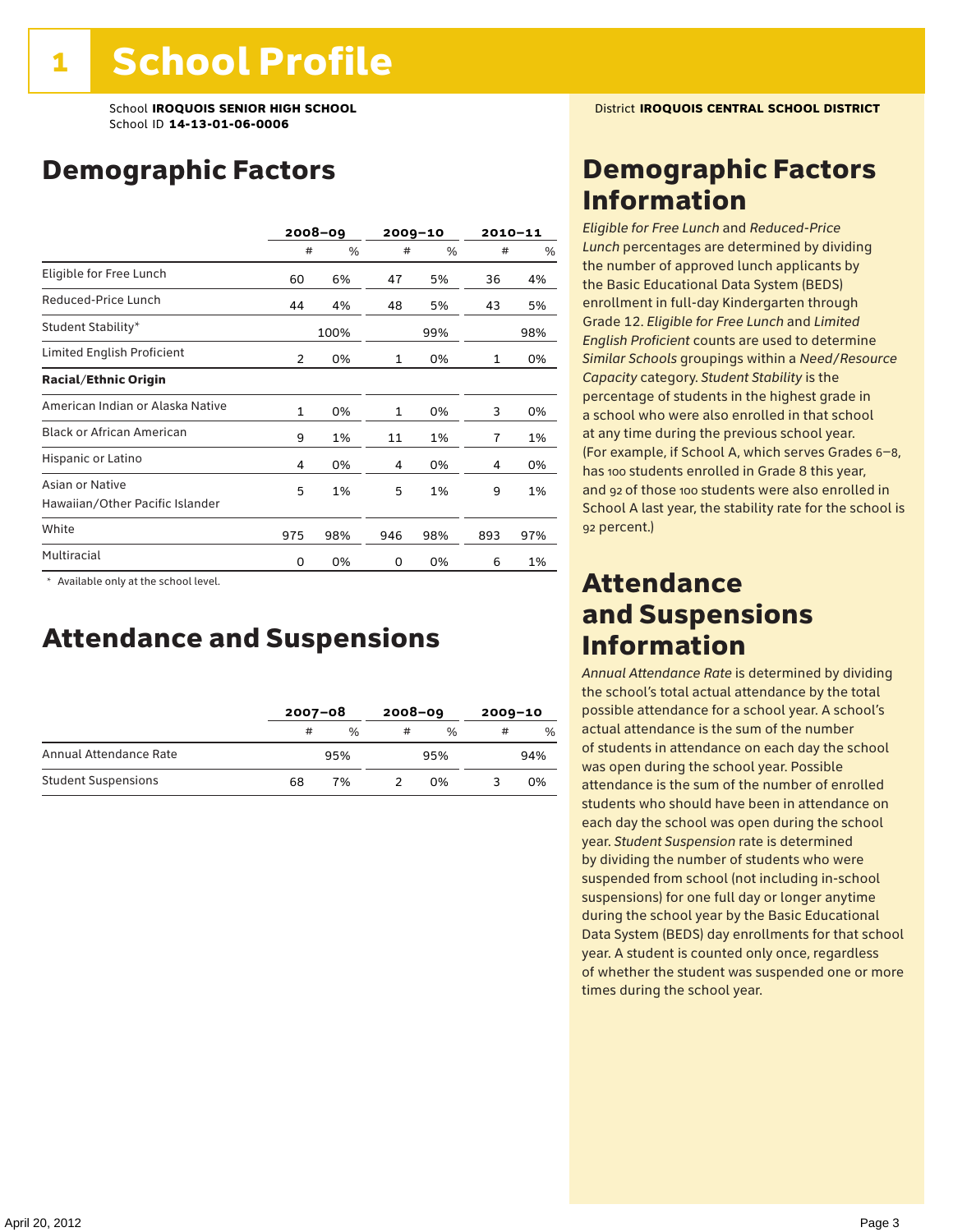## Teacher Qualifications

|                                                                                | $2008 - 09$ | $2009 - 10$ | $2010 - 11$ |
|--------------------------------------------------------------------------------|-------------|-------------|-------------|
| <b>Total Number of Teachers</b>                                                | 69          | 67          | 65          |
| Percent with No Valid<br><b>Teaching Certificate</b>                           | 0%          | 0%          | 0%          |
| Percent Teaching Out<br>of Certification                                       | 1%          | 0%          | 0%          |
| Percent with Fewer Than<br>Three Years of Experience                           | 9%          | 6%          | 0%          |
| Percentage with Master's Degree<br>Plus 30 Hours or Doctorate                  | 4%          | 4%          | 5%          |
| <b>Total Number of Core Classes</b>                                            | 289         | 285         | 252         |
| Percent Not Taught by Highly<br><b>Qualified Teachers in This School</b>       | 0%          | 0%          | 0%          |
| Percent Not Taught by Highly<br><b>Oualified Teachers in This District</b>     | 0%          | 0%          | 0%          |
| Percent Not Taught by Highly<br>Qualified in High-Poverty Schools<br>Statewide | 8%          | 6%          | 5%          |
| Percent Not Taught by Highly<br>Qualified in Low-Poverty Schools<br>Statewide  | 1%          | 1%          | 0%          |
| <b>Total Number of Classes</b>                                                 | 338         | 339         | 310         |
| Percent Taught by Teachers Without<br>Appropriate Certification                | 2%          | 1%          | 0%          |

## Teacher Turnover Rate

|                                                                       | $2007 - 08$ | 2008-09 | 2009-10 |
|-----------------------------------------------------------------------|-------------|---------|---------|
| Turnover Rate of Teachers with Fewer<br>than Five Years of Experience | 13%         | 8%      | 17%     |
| Turnover Rate of All Teachers                                         | 7%          | 4%      | 6%      |

## Staff Counts

|                                       | $2008 - 09$ | $2009 - 10$ | $2010 - 11$ |
|---------------------------------------|-------------|-------------|-------------|
| <b>Total Other Professional Staff</b> | 8           |             | 5           |
| Total Paraprofessionals*              | N/A         | N/A         | N/A         |
| <b>Assistant Principals</b>           |             |             |             |
| Principals                            |             |             |             |

\* Not available at the school level.

## Teacher Qualifications Information

The *Percent Teaching Out of Certification* is the percent doing so more than on an incidental basis; that is, the percent teaching for more than five periods per week outside certification.

*Core Classes* are primarily K-6 common branch, English, mathematics, science, social studies, art, music, and foreign languages. To be *Highly Qualified*, a teacher must have at least a Bachelor's degree, be certified to teach in the subject area, and show subject matter competency. A teacher who taught one class outside of the certification area(s) is counted as Highly Qualified provided that 1) the teacher had been determined by the school or district through the HOUSSE process or other state-accepted methods to have demonstrated acceptable subject knowledge and teaching skills and 2) the class in question was not the sole assignment reported. Credit for incidental teaching does not extend beyond a single assignment. Independent of Highly Qualified Teacher status, any assignment for which a teacher did not hold a valid certificate still registers as teaching out of certification. High-poverty and low-poverty schools are those schools in the upper and lower quartiles, respectively, for percentage of students eligible for a free or reduced-price lunch.

## Teacher Turnover Rate Information

*Teacher Turnover Rate* for a specified school year is the number of teachers in that school year who were not teaching in the following school year divided by the number of teachers in the specified school year, expressed as a percentage.

## Staff Counts Information

*Other Professionals* includes administrators, guidance counselors, school nurses, psychologists, and other professionals who devote more than half of their time to non-teaching duties. Teachers who are shared between buildings within a district are reported on the district report only.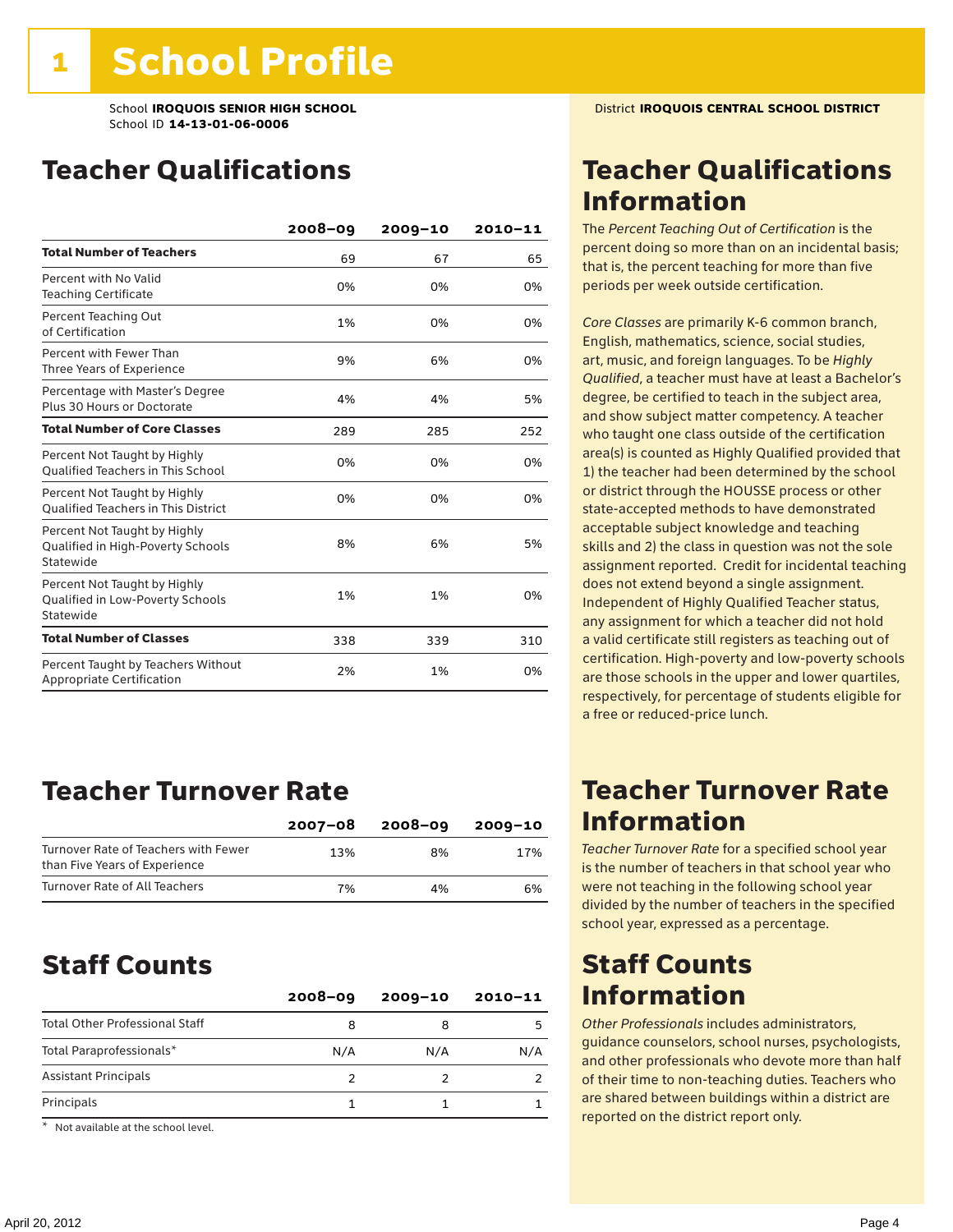## Understanding How Accountability Works in New York State

The federal No Child Left Behind (NCLB) Act requires that states develop and report on measures of student proficiency in 1) English language arts (ELA), in 2) mathematics, and on 3) a third indicator. In New York State in 2010–11, the third indicator is science at the elementary/middle level and graduation rate at the secondary level. Schools or districts that meet predefined goals on these measures are making Adequate Yearly Progress (AYP).



For more information about accountability in New York State, visit: http://www.p12.nysed.gov/irs/accountability/.

## 1 English Language Arts (ELA)

To make AYP in ELA, every accountability group must make AYP. For a group to make AYP, it must meet the participation and the performance criteria.

## A Participation Criterion

At the elementary/middle level, 95 percent of Grades 3–8 students enrolled during the test administration period in each group with 40 or more students must be tested on the New York State Testing Program (NYSTP) in ELA or, if appropriate, the New York State English as a Second Language Achievement Test (NYSESLAT), or the New York State Alternate Assessment (NYSAA) in ELA. At the secondary level, 95 percent of seniors in 2010–11 in each accountability group with 40 or more students must have taken an English examination that meets the students' graduation requirement.

### B Performance Criterion

At the elementary/middle level, the Performance Index (PI) of each group with 30 or more continuously enrolled tested students must equal or exceed its Effective Annual Measurable Objective (AMO) or the group must make Safe Harbor. (NYSESLAT is used only for participation.) At the secondary level, the PI of each group in the 2007 cohort with 30 or more members must equal or exceed its Effective AMO or the group must make Safe Harbor. To make Safe Harbor, the PI of the group must equal or exceed its Safe Harbor Target and the group must qualify for Safe Harbor using the third indicator, science or graduation rate.

## 2 Mathematics

The same criteria for making AYP in ELA apply to mathematics. At the elementary/middle level, the measures used to determine AYP are the NYSTP and the NYSAA in mathematics. At the secondary level, the measures are mathematics examinations that meet the students' graduation requirement.

## 3 Third Indicator

In addition to English language arts and mathematics, the school must also make AYP in a third area of achievement. This means meeting the criteria in science at the elementary/middle level and the criteria in graduation rate at the secondary level.

Elementary/Middle-Level Science: To make AYP, the All Students group must meet the participation criterion *and* the performance criterion.

### A Participation Criterion

Eighty percent of students in Grades 4 and/or 8 enrolled during the test administration period in the All Students group, if it has 40 or more students, must be tested on an accountability measure. In Grade 4, the measures are the Grade 4 elementary-level science test and the Grade 4 NYSAA in science. In Grade 8 science, the measures are the Grade 8 middle-level science test, Regents science examinations, and the Grade 8 NYSAA in science.

### B Performance Criterion

The PI of the All Students group, if it has 30 or more students, must equal or exceed the State Science Standard (100) or the Science Progress Target.

Qualifying for Safe Harbor in Elementary/Middle-Level ELA and Math: To qualify, the group must meet both the participation criterion and the performance criterion in science.

Secondary-Level Graduation Rate: For a school to make AYP in graduation rate, the percent of students in the 2006 graduation-rate total cohort in the All Students group earning a local or Regents diploma by August 31, 2010 must equal or exceed the Graduation-Rate Standard (80%) or the Graduation-Rate Progress Target.

Qualifying for Safe Harbor in Secondary-Level ELA and Math: To qualify, the percent of the 2006 graduation-rate total cohort earning a local or Regents diploma by August 31, 2010 must equal or exceed the Graduation-Rate Standard (80%) or the Graduation-Rate Progress Target for that group.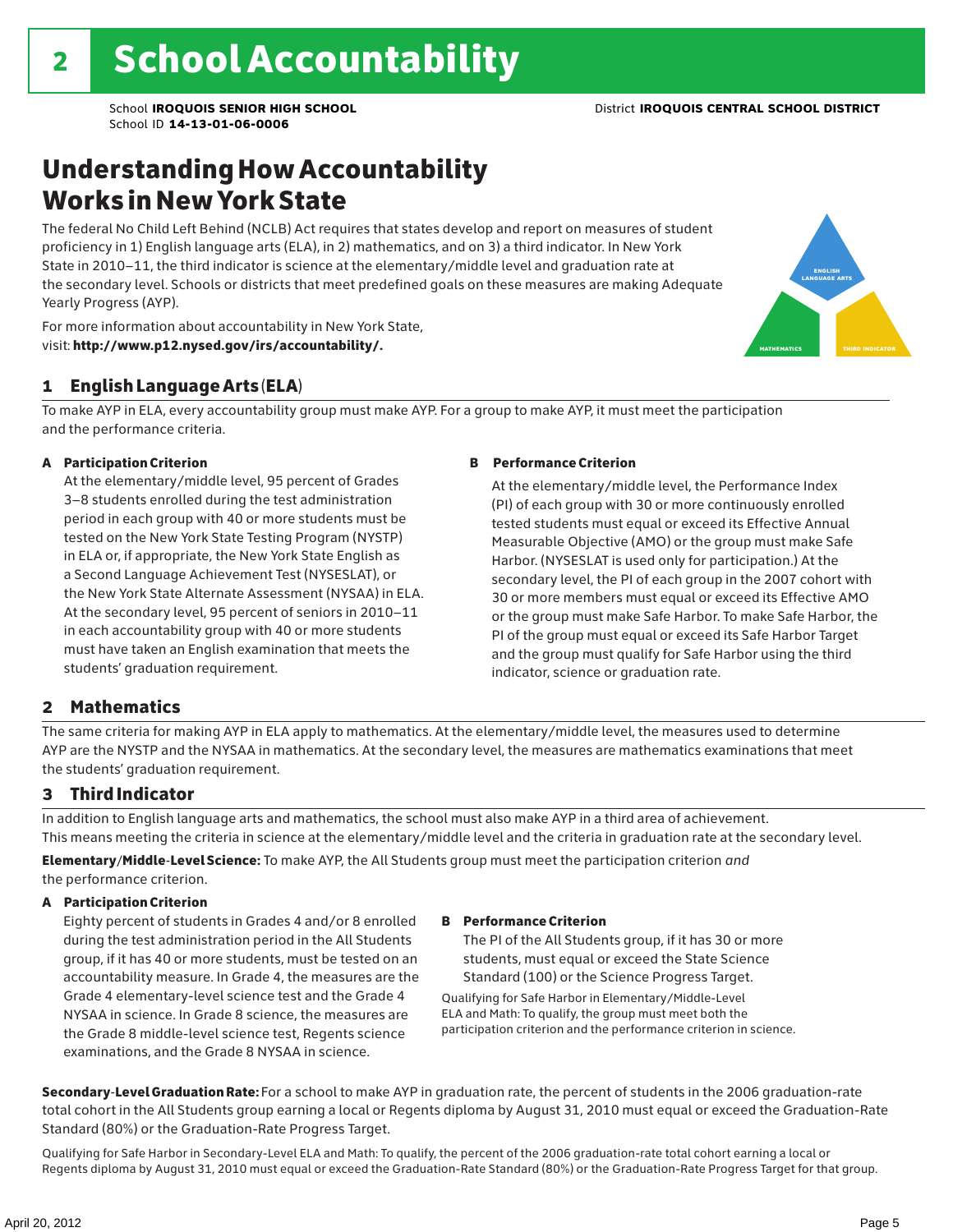## Useful Terms for Understanding Accountability

## 12th Graders

The count of 12th graders enrolled during the 2010–11 school year used to determine the Percentage Tested for the Participation part of the AYP determination for secondarylevel ELA and mathematics. These are the first numbers in the parentheses after the subgroup label on the secondary-level ELA and mathematics pages.

## 2007 Cohort

The count of students in the 2007 accountability cohort used to determine the Performance Index for the Test Performance part of the AYP determination for secondary-level ELA and mathematics. These are the second numbers in the parentheses after the subgroup label on the secondary-level ELA and mathematics pages.

### Accountability Cohort for English and Mathematics

The accountability cohort is used to determine if a school or district met the performance criterion in secondary-level ELA and mathematics. The 2007 school accountability cohort consists of all students who first entered Grade 9 anywhere in the 2007–08 school year, and all ungraded students with disabilities who reached their seventeenth birthday in the 2007–08 school year, who were enrolled on October 6, 2010 and did not transfer to a diploma granting program. Students who earned a high school equivalency diploma or were enrolled in an approved high school equivalency preparation program on June 30, 2011, are not included in the 2007 school accountability cohort. The 2007 district accountability cohort consists of all students in each school accountability cohort plus students who transferred within the district after BEDS day plus students who were placed outside the district by the Committee on Special Education or district administrators and who met the other requirements for cohort membership. Cohort is defined in Section 100.2 (p) (16) of the Commissioner's Regulations.

### Adequate Yearly Progress (AYP)

Adequate Yearly Progress (AYP) indicates satisfactory progress by a district or a school toward the goal of proficiency for all students.

### Annual Measurable Objective (AMO)

The Annual Measurable Objective (AMO) is the Performance Index value that signifies that an accountability group is making satisfactory progress toward the goal that 100 percent of students will be proficient in the State's learning standards for English language arts and mathematics by 2013–14. The AMOs for each grade level will be increased as specified in CR100.2(p) (14) and will reach 200 in 2013–14. (See Effective AMO for further information.)

### Continuous Enrollment

The count of continuously enrolled tested students used to determine the Performance Index for the Test Performance part of the AYP determination for elementary/middle-level ELA, mathematics, and science. These are the second numbers in the parentheses after the subgroup label on the elementary/ middle-level ELA, mathematics, and science pages.

## Continuously Enrolled Students

At the elementary/middle level, continuously enrolled students are those enrolled in the school or district on BEDS day (usually the first Wednesday in October) of the school year until the test administration period. At the secondary level, all students who meet the criteria for inclusion in the accountability cohort are considered to be continuously enrolled.

## Effective Annual Measurable Objective (Effective AMO)

The Effective Annual Measurable Objective is the Performance Index (PI) value that each accountability group within a school or district is expected to achieve to make AYP. The Effective AMO is the lowest PI that an accountability group of a given size can achieve in a subject for the group's PI not to be considered significantly different from the AMO for that subject. If an accountability group's PI equals or exceeds the Effective AMO, it is considered to have made AYP. A more complete definition of Effective AMO and a table showing the PI values that each group size must equal or exceed to make AYP are available at www.p12.nysed.gov/irs.

## Graduation Rate

The Graduation Rate on the Graduation Rate page is the percentage of the 2006 cohort that earned a local or Regents diploma by August 31, 2010.

### Graduation-Rate Total Cohort

The Graduation-Rate Total Cohort, shown on the Graduation Rate page, is used to determine if a school or district made AYP in graduation rate. For the 2010–11 school year, this cohort is the 2006 graduation-rate total cohort. The 2006 total cohort consists of all students who first entered Grade 9 anywhere in the 2006–07 school year, and all ungraded students with disabilities who reached their seventeenth birthday in the 2006–07 school year, and who were enrolled in the school/ district for five months or longer or who were enrolled in the school/district for less than five months but were previously enrolled in the same school/district for five months or longer between the date they first entered Grade 9 and the date they last ended enrollment. A more detailed definition of graduation-rate cohort can be found in the SIRS Manual at

## http://www.p12.nysed.gov/irs/sirs/.

For districts and schools with fewer than 30 graduation-rate total cohort members in the All Students group in 2010–11, data for 2009–10 and 2010–11 for accountability groups were combined to determine counts and graduation rates. Groups with fewer than 30 students in the graduation-rate total cohort are not required to meet the graduation-rate criterion.

### Limited English Proficient

For all accountability measures, if the count of LEP students is equal to or greater than 30, former LEP students are also included in the performance calculations.

### Non-Accountability Groups

Female, Male, and Migrant groups are not part of the AYP determination for any measure.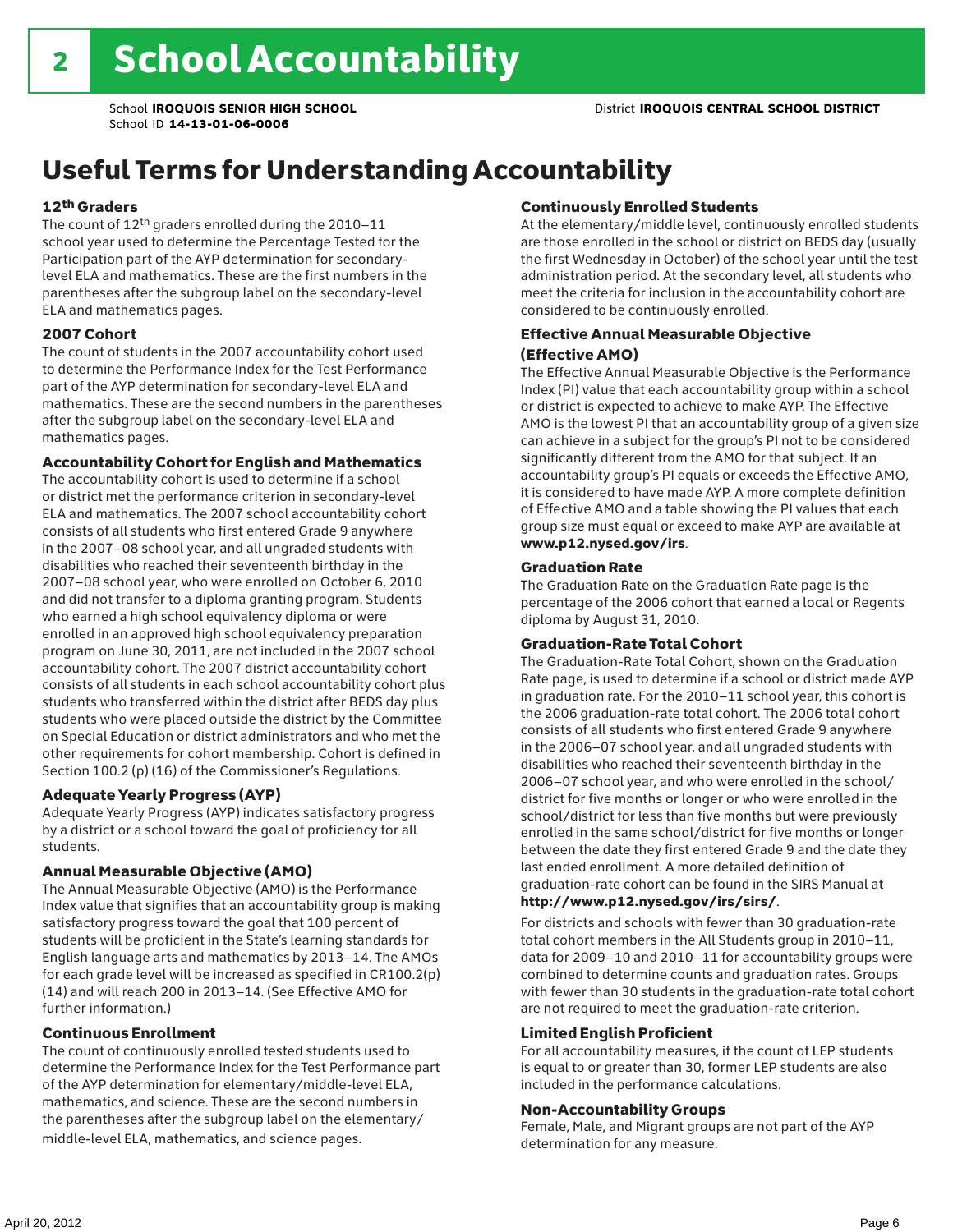## Useful Terms for Understanding Accountability (continued)

## Participation

Accountability groups with fewer than 40 students enrolled during the test administration period (for elementary/middlelevel ELA, math, and science) or fewer than 40 12th graders (for secondary-level ELA and mathematics) are not required to meet the participation criterion. If the Percentage Tested for an accountability group fell below 95 percent for ELA and math or 80 percent for science in 2010–11, the participation enrollment ("Total" or "12th Graders") shown in the tables is the sum of 2009–10 and 2010–11 participation enrollments and the "Percentage Tested" shown is the weighted average of the participation rates over those two years.

## Performance Index (PI)

A Performance Index is a value from 0 to 200 that is assigned to an accountability group, indicating how that group performed on a required State test (or approved alternative) in English language arts, mathematics, or science. Student scores on the tests are converted to four performance levels, from Level 1 to Level 4. (See performance level definitions on the Overview summary page.) At the elementary/middle level, the PI is calculated using the following equation:

100 × [(Count of Continuously Enrolled Tested Students Performing at Levels 2, 3, and  $4 +$  the Count at Levels 3 and  $4) \div$ Count of All Continuously Enrolled Tested Students]

At the secondary level, the PI is calculated using the following equation:

100 × [(Count of Cohort Members Performing at Levels 2, 3, and 4 + the Count at Levels 3 and 4) ÷ Count of All Cohort Members]

A list of tests used to measure student performance for accountability is available at www.p12.nysed.gov/irs.

## Progress Targets

For accountability groups below the State Standard in science or graduation rate, the Progress Target is an alternate method for making AYP or qualifying for Safe Harbor in English language arts and mathematics based on improvement over the previous year's performance.

*Science:* The current year's Science Progress Target is calculated by adding one point to the previous year's Performance Index (PI). Example: The 2010–11 Science Progress Target is calculated by adding one point to the 2009–10 PI.

*Graduation Rate*: The Graduation-rate Progress Target is calculated by determining a 20% gap reduction between the rate of the previous year's graduation-rate cohort and the state standard. Example: The 2010–11 Graduation-Rate Progress Target = [(80 – percentage of the 2005 cohort earning a local or Regents diploma by August 31, 2009)  $\times$  0.20] + percentage of the 2005 cohort earning a local or Regents diploma by August 31, 2009.

Progress Targets are provided for groups whose PI (for science) or graduation rate (for graduation rate) is below the State Standard.

## Safe Harbor Targets

Safe Harbor provides an alternate means to demonstrate AYP for accountability groups that do not achieve their EAMOs in English or mathematics. The 2010–11 safe harbor targets are calculated using the following equation: 2009–10 PI + (200 – the 2009–10 PI) × 0.10

Safe Harbor Targets are provided for groups whose PI is less than the EAMO.

## Safe Harbor Qualification (‡)

On the science page, if the group met both the participation and the performance criteria for science, the Safe Harbor Qualification column will show "Qualified." If the group did not meet one or more criteria, the column will show "Did not qualify." A "‡" symbol after the 2010–11 Safe Harbor Target on the elementary/middle- or secondary-level ELA or mathematics page indicates that the student group did not make AYP in science (elementary/middle level) or graduation rate (secondary level) and; therefore, the group did not qualify for Safe Harbor in ELA or mathematics.

## State Standard

The criterion value that represents minimally satisfactory performance (for science) or a minimally satisfactory percentage of cohort members earning a local or Regents diploma (for graduation rate). In 2010–11, the State Science Standard is a Performance Index of 100; the State Graduation-Rate Standard is 80%. The Commissioner may raise the State Standard at his discretion in future years.

## Students with Disabilities

For all measures, if the count of students with disabilities is equal to or greater than 30, former students with disabilities are also included in the performance calculations.

### Test Performance

For districts and schools with fewer than 30 continuously enrolled tested students (for elementary/middle-level ELA, math, and science) or fewer than 30 students in the 2007 cohort (for secondary-level ELA and mathematics) in the All Students group in 2010–11, data for 2009–10 and 2010–11 for accountability groups were combined to determine counts and Performance Indices. For districts and schools with 30 or more continuously enrolled students/2007 cohort members in the All Students group in 2010–11, student groups with fewer than 30 members are not required to meet the performance criterion. This is indicated by a "—" in the Test Performance column in the table.

### Total

The count of students enrolled during the test administration period used to determine the Percentage Tested for the Participation part of the AYP determination for elementary/ middle-level ELA, mathematics, and science. These are the first numbers in the parentheses after the subgroup label on the elementary/middle-level ELA, mathematics, and science pages. For accountability calculations, students who were excused from testing for medical reasons in accordance with federal NCLB guidance are not included in the count.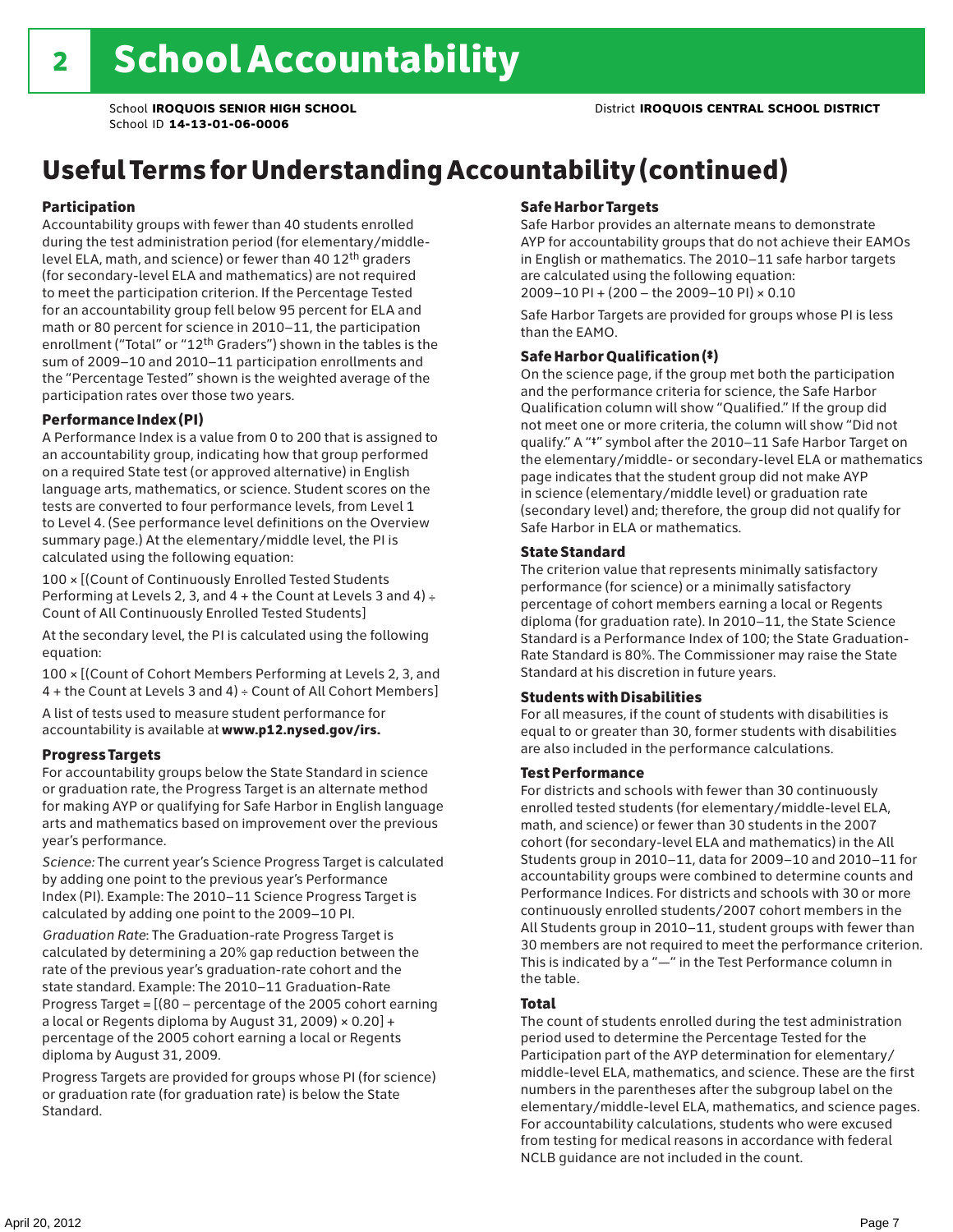School **IROQUOIS SENIOR HIGH SCHOOL** District **IROQUOIS CENTRAL SCHOOL DISTRICT**

School ID **14-13-01-06-0006**

## Understanding Your School Accountability Status

New York State participates in the Differentiated Accountability pilot program, as approved by the United States Department of Education in January 2009. Under this program, each public school in the State is assigned an accountability "phase" (Good Standing, Improvement, Corrective Action, or Restructuring) and, for schools not in Good Standing, a "category" (Basic, Focused, or Comprehensive) for each measure for which the school is accountable. Accountability measures for schools at the elementary/middle level are English language arts (ELA), mathematics, and science; at the secondary level, they are ELA, mathematics, and graduation rate. Generally, the school's overall accountability status is its most advanced accountability phase and its highest category within that phase. A school in any year of the phase (that is not Good Standing) that makes AYP for the measure remains in the same phase/category the following year. An identified school that makes AYP in the identified measure for two consecutive years returns to Good Standing. Once a school is identified with a category within a phase, it cannot move to a less intensive category in the following school year within that phase.

Each school district with one or more Title I schools and each Title I charter school designated as Improvement (year 1 and year 2), Corrective Action, or Restructuring must make Supplemental Educational Services available for eligible students in the identified Title I school(s). A school district with one or more schools designated as Improvement (year 2), Corrective Action, or Restructuring must also provide Public School Choice to eligible students in identified Title I school(s). For more information on the Differentiated Accountability program and a list of interventions for schools not in Good Standing,

see http://www.p12.nysed.gov/accountability/APA/Differentiated\_Accountability/DA\_home.html.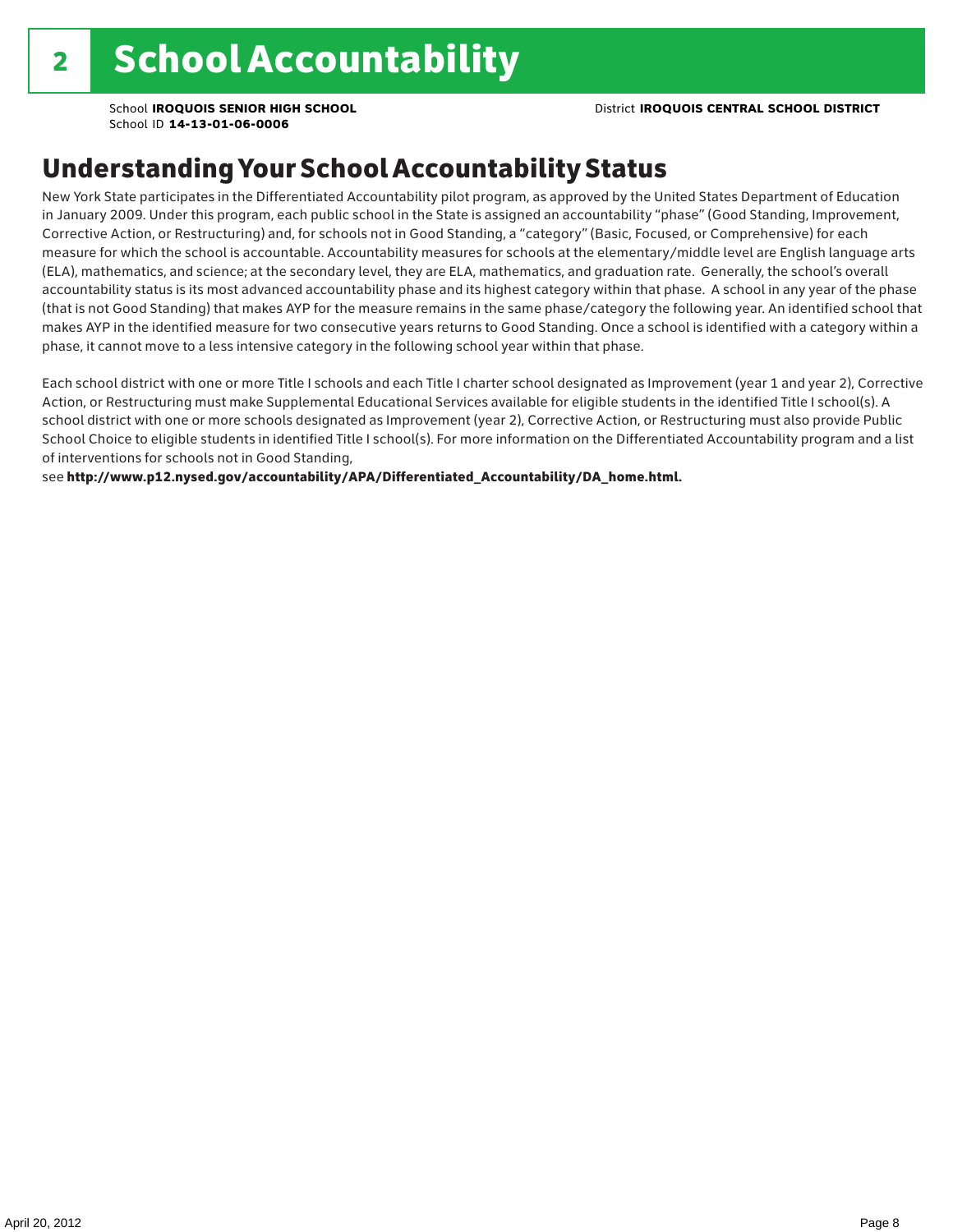## Understanding Your School Accountability Status (continued)

| ×<br>., | I |
|---------|---|
|---------|---|

## Phase/Category

Good Standing A school that has not been designated as Improvement, Corrective Action, or Restructuring.

Improvement (year 1) A school that failed to make AYP for two consecutive years on the same accountability measure; or a school that was designated as Improvement (year 1) in the current school year that made AYP for the identified measure and is in Good Standing.

Improvement (year 2) A school that was designated as a school in Improvement (year 1) in the current school year and failed to make AYP on the same accountability measure for which it was identified; or a school that was designated as Improvement (year 2) in the current school year that made AYP for the identified measure.

## Corrective Action (year 1) A school that was designated as a school in Improvement (year 2) in the current school year and failed to make AYP on the same accountability measure for which it was identified; or a school that was designated as Corrective Action (year 1) in the current school year that made AYP for the identified measure. Corrective Action (year 2) A school that was designated as a school in Corrective Action (year 1) in the current school year that failed to make AYP on the same accountability measure for which it was identified; or a school that was designated as Corrective Action (year 2) in the current school year that made AYP for the identified measure.

**Restructuring (year 1)** A school that was designated as a school in Corrective Action (year 2) in the current school year and failed to make AYP on the same accountability measure for which it was identified; or a school that was designated as Restructuring (year 1) in the current school year that made AYP for the identified measure. Restructuring (year 2) A school that was designated as a school in Restructuring (year 1) in the current school year that failed to make AYP on the same accountability measure for which it was identified; or a school that was designated as Restructuring (year 2) in the current school year that made AYP for the identified measure. Restructuring (Advanced) A school that was designated as a school in Restructuring (year 2) in the current school year that failed to make AYP on the same accountability measure for which it was identified; or a school that was designated as Restructuring (Advanced) in the current school year that made AYP for the identified measure.

### Improvement/Basic:

A school that failed to make AYP in ELA and/or math for one accountability group, but made AYP for the All Students group; or a school that failed to make AYP in only science or graduation rate. Improvement/Focused:

A school that failed to make AYP in ELA and/or math for more than one accountability group, but made AYP for the All Students group; or a school whose worst status is Improvement/Basic for at least two measures.

### Improvement/Comprehensive:

A school that failed to make AYP in ELA and/or math for the All Students group; or a school that failed to make AYP in ELA and/or math for every accountability group for which there are at least two, but made AYP for the All Students group; or a school that failed to make AYP in ELA and/or math AND in science or graduation rate.

### Corrective Action or Restructuring/Focused:

A school that failed to make AYP in ELA and/or math for one or more accountability groups, but made AYP for the All Students group; or a school that failed to make AYP in science or graduation rate but made AYP in ELA and math.

Corrective Action or Restructuring/Comprehensive: A school that failed to make AYP in ELA and/or math for the All Students group; or a school that failed to make AYP in ELA and/or math for every accountability group except the All Students group for which there are at least two, but made AYP for the All Students group; or a school that failed to make AYP in ELA and/or math AND in science or graduation rate.

SURR: A school that is identified for registration review (SURR) during a school year in which it is designated as a school in Improvement or Corrective Action shall, in the next school year, be designated as Restructuring (year 1)/Comprehensive.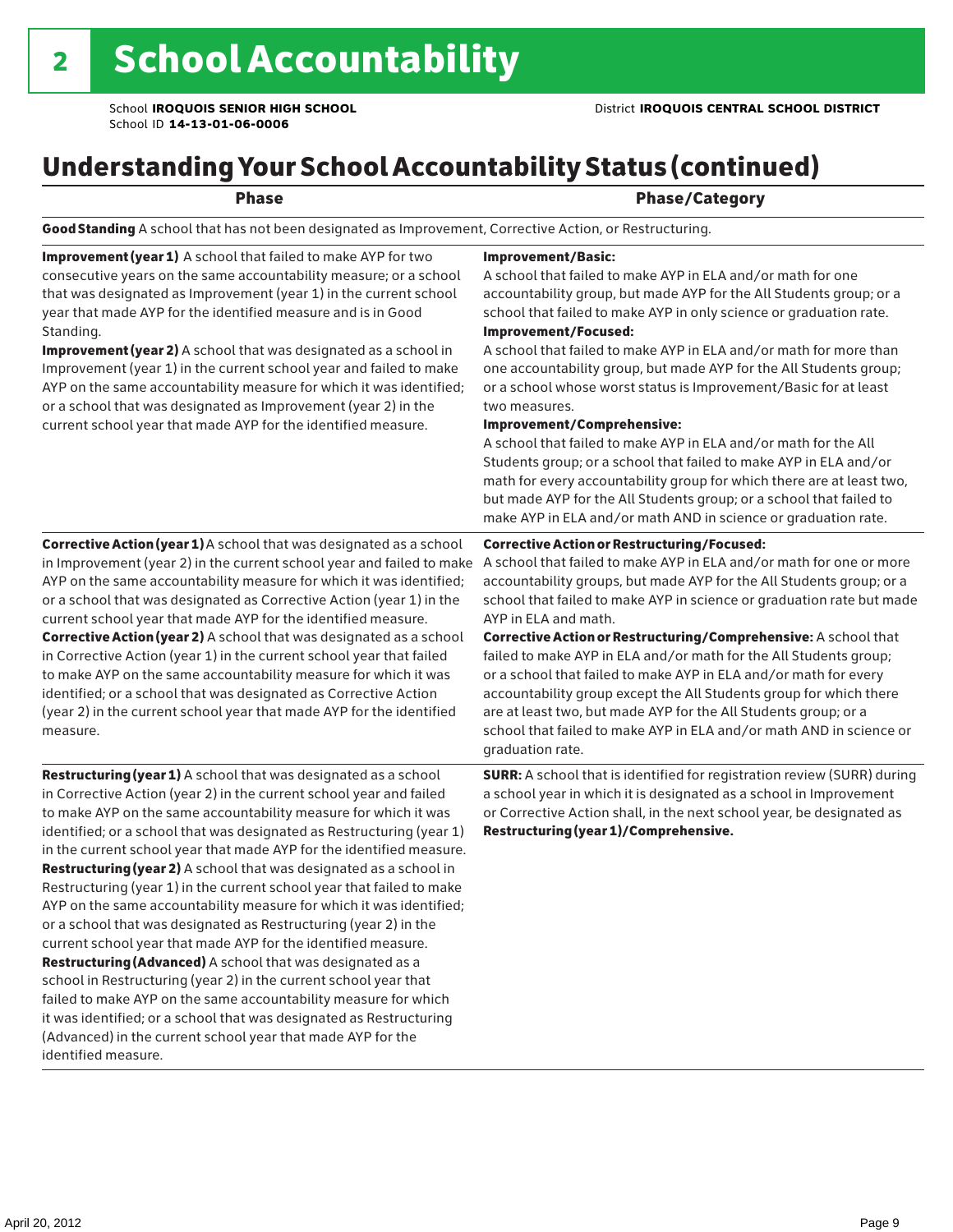# 2 School Accountability

School ID **14-13-01-06-0006**

## Summary

| <b>Overall Accountability</b><br>Status $(2011 - 12)$ | <b>In Good Standing</b> |                                |                                                         |                  |  |  |
|-------------------------------------------------------|-------------------------|--------------------------------|---------------------------------------------------------|------------------|--|--|
|                                                       |                         | <b>Elementary/Middle Level</b> | <b>Secondary Level</b>                                  |                  |  |  |
|                                                       | ELA                     | Pending                        | ELA                                                     | In Good Standing |  |  |
|                                                       | Math                    | Pending                        | Math                                                    | In Good Standing |  |  |
|                                                       | Science                 | Pending                        | <b>Graduation Rate</b>                                  | In Good Standing |  |  |
| <b>Title I Part A Funding</b>                         |                         |                                | <b>Years the School Received Title I Part A Funding</b> |                  |  |  |
|                                                       | $2009 - 10$             |                                | $2010 - 11$                                             | $2011 - 12$      |  |  |
|                                                       | <b>YES</b>              |                                | <b>YES</b>                                              | <b>YES</b>       |  |  |

## On which accountability measures did this school make Adequate Yearly Progress (AYP) and which groups made AYP on each measure?

|                                                     | <b>Elementary/Middle Level</b> |             |           |               | <b>Secondary Level</b> |                        |  |  |
|-----------------------------------------------------|--------------------------------|-------------|-----------|---------------|------------------------|------------------------|--|--|
|                                                     | English<br>English             |             |           |               |                        |                        |  |  |
| <b>Student Groups</b>                               | Language Arts                  | Mathematics | Science   | Language Arts | Mathematics            | <b>Graduation Rate</b> |  |  |
| <b>All Students</b>                                 |                                |             |           |               | v                      | V                      |  |  |
| <b>Ethnicity</b>                                    |                                |             |           |               |                        |                        |  |  |
| American Indian or Alaska Native                    |                                |             |           |               |                        |                        |  |  |
| <b>Black or African American</b>                    |                                |             |           |               |                        |                        |  |  |
| Hispanic or Latino                                  |                                |             |           |               |                        |                        |  |  |
| Asian or Native Hawaiian/Other Pacific<br>Islander  |                                |             |           |               |                        |                        |  |  |
| White                                               |                                |             |           |               |                        |                        |  |  |
| Multiracial                                         |                                |             |           | -             |                        |                        |  |  |
| <b>Other Groups</b>                                 |                                |             |           |               |                        |                        |  |  |
| <b>Students with Disabilities</b>                   |                                |             |           |               |                        |                        |  |  |
| Limited English Proficient                          |                                |             |           |               |                        |                        |  |  |
| <b>Economically Disadvantaged</b>                   |                                |             |           |               |                        |                        |  |  |
| <b>Student groups making</b><br>AYP in each subject | 0 of 0                         | $-0$ of 0   | $-0$ of 0 | $\vee$ 2 of 2 | $\vee$ 2 of 2          | $\vee$ 1 of 1          |  |  |

### AYP Status



Made AYP Using Safe Harbor Target

✘ Did not make AYP

— Insufficient Number of Students to Determine AYP Status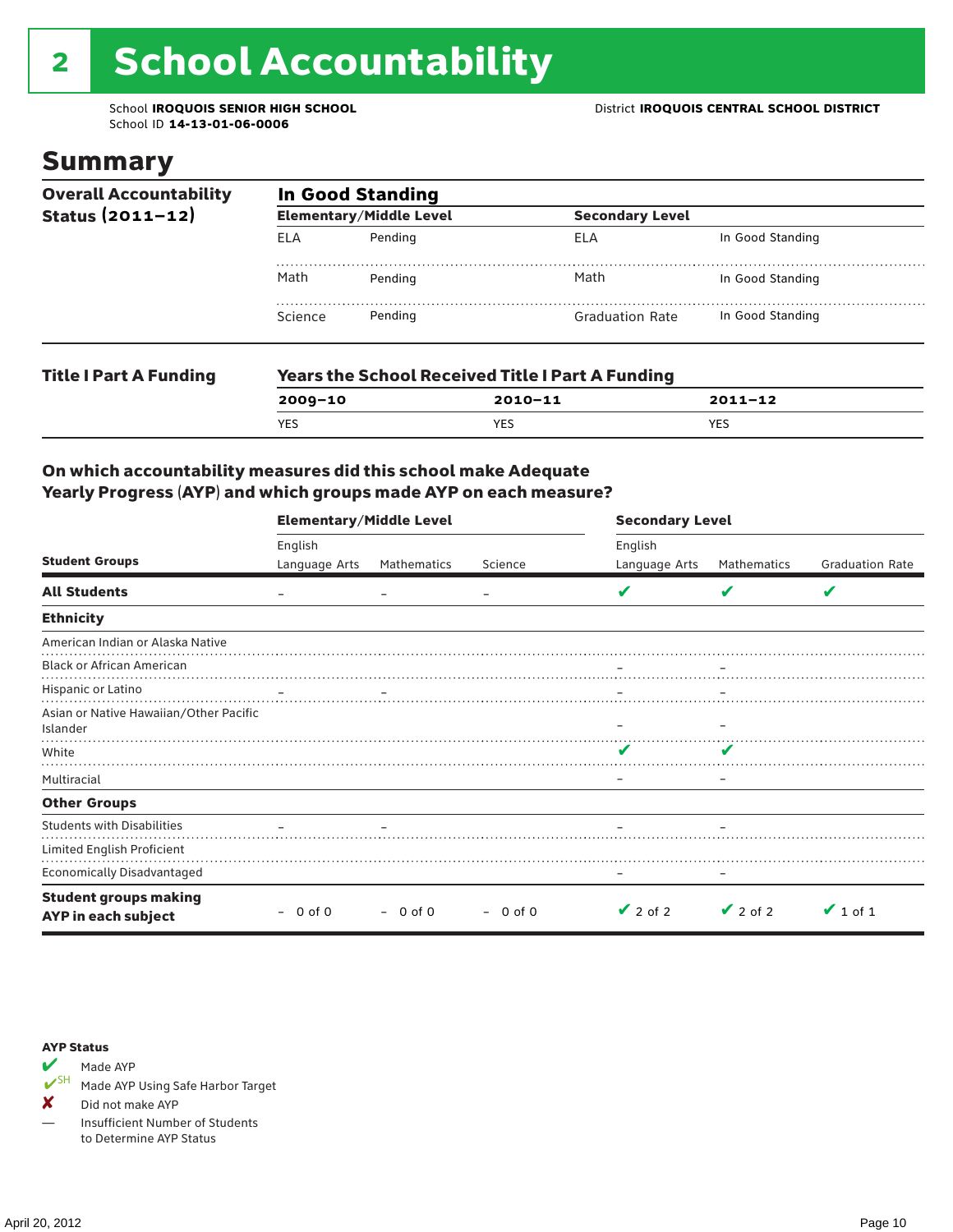## **Elementary/Middle-Level English Language Arts**

| <b>Accountability Status</b>      |        | Pending                                            |
|-----------------------------------|--------|----------------------------------------------------|
| for This Subject<br>$(2011 - 12)$ |        |                                                    |
| <b>Accountability Measures</b>    | 0 of 0 | Student groups making AYP in English language arts |
|                                   |        |                                                    |

## How did students in each accountability group perform on

**elementary/middle-level English language arts accountability measures?**

|                                                          | <b>AYP</b>    | <b>Participation</b> |                          | <b>Test Performance</b>  |                          | <b>Performance Objectives</b> |                    |         |
|----------------------------------------------------------|---------------|----------------------|--------------------------|--------------------------|--------------------------|-------------------------------|--------------------|---------|
| <b>Student Group</b>                                     |               | Met                  | Percentage               | Met                      | Performance              | Effective                     | Safe Harbor Target |         |
| (Total: Continuous Enrollment)                           | <b>Status</b> | Criterion            | <b>Tested</b>            | Criterion                | Index                    | AMO                           | 2010-11            | 2011-12 |
| <b>Accountability Groups</b>                             |               |                      |                          |                          |                          |                               |                    |         |
| All Students (1:1)                                       |               |                      | $\overline{\phantom{0}}$ | $\overline{\phantom{m}}$ | $\overline{\phantom{0}}$ | $\overline{\phantom{0}}$      |                    |         |
| <b>Ethnicity</b>                                         |               |                      |                          |                          |                          |                               |                    |         |
| American Indian or Alaska Native (0:0)                   |               |                      |                          |                          |                          |                               |                    |         |
| Black or African American (0:0)                          |               |                      |                          |                          |                          |                               |                    |         |
| Hispanic or Latino (1:1)                                 |               |                      |                          |                          |                          |                               |                    |         |
| Asian or Native Hawaiian/Other Pacific<br>Islander (0:0) |               |                      |                          |                          |                          |                               |                    |         |
| White (0:0)                                              |               |                      |                          |                          |                          |                               |                    |         |
| Multiracial (0:0)                                        |               |                      |                          |                          |                          |                               |                    |         |
| <b>Other Groups</b>                                      |               |                      |                          |                          |                          |                               |                    |         |
| Students with Disabilities (1:1)                         |               |                      |                          |                          |                          |                               |                    |         |
| Limited English Proficient (0:0)                         |               |                      |                          |                          |                          |                               |                    |         |
| Economically Disadvantaged (0:0)                         |               |                      |                          |                          |                          |                               |                    |         |
| <b>Final AYP Determination</b>                           | $-0$ of 0     |                      |                          |                          |                          |                               |                    |         |
| <b>Non-Accountability Groups</b>                         |               |                      |                          |                          |                          |                               |                    |         |
| Female $(0:0)$                                           |               |                      |                          |                          |                          |                               |                    |         |
| Male (1:1)                                               |               |                      |                          |                          |                          |                               |                    |         |
| Migrant (0:0)                                            |               |                      |                          |                          |                          |                               |                    |         |

### Symbols

- Made AYP<br>
SH Made AYP Made AYP Using Safe Harbor Target
- ✘ Did not make AYP
- Fewer Than 40 Total/Fewer Than 30 Continuous Enrollment
- ‡ Did not qualify for Safe Harbor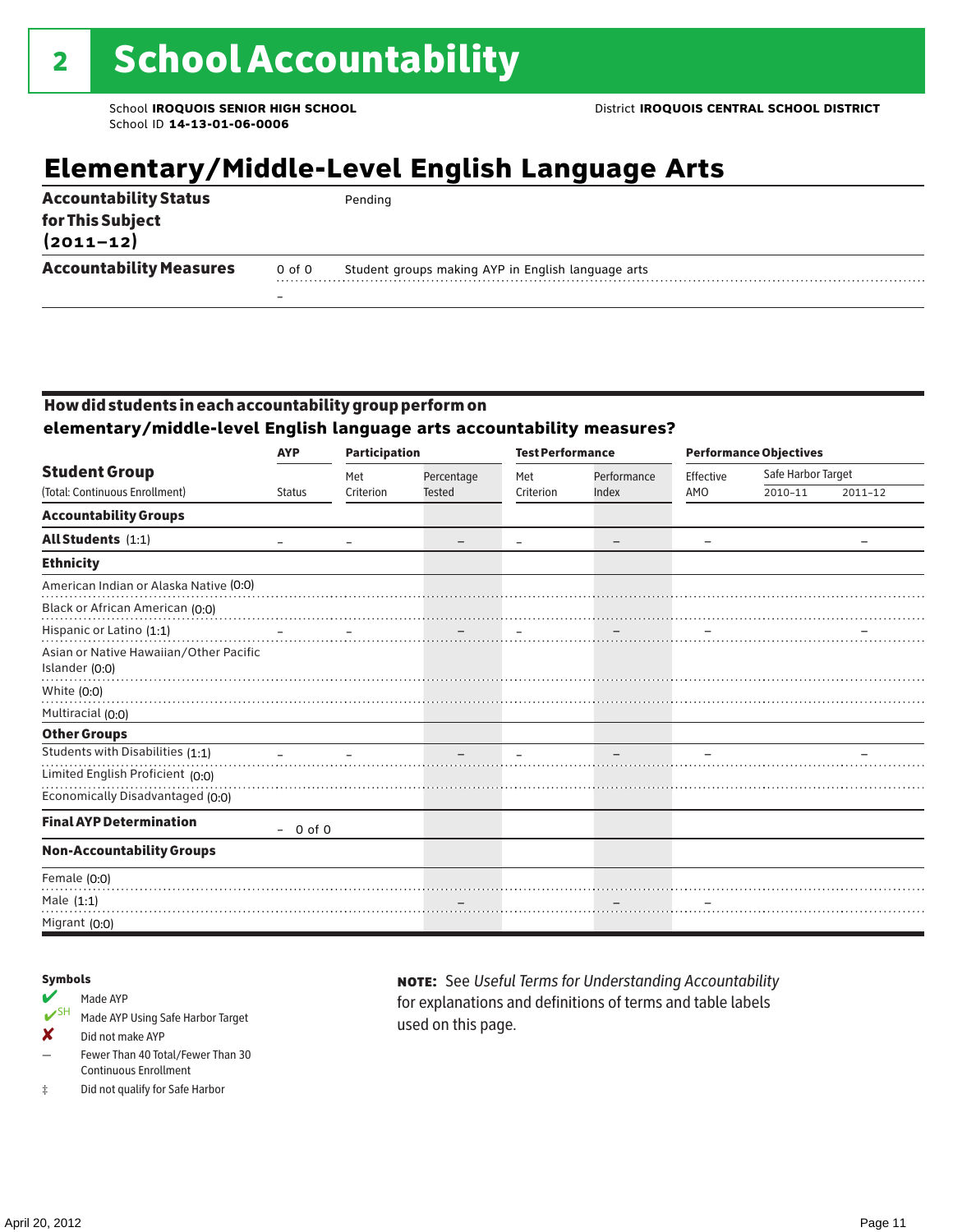## **Elementary/Middle-Level Mathematics**

| <b>Accountability Status</b>      |        | Pending                                  |  |
|-----------------------------------|--------|------------------------------------------|--|
| for This Subject<br>$(2011 - 12)$ |        |                                          |  |
| <b>Accountability Measures</b>    | 0 of 0 | Student groups making AYP in mathematics |  |
|                                   |        |                                          |  |

## How did students in each accountability group perform on **elementary/middle-level mathematics accountability measures?**

|                                        | <b>AYP</b>    | <b>Participation</b> |               | <b>Test Performance</b> |                   | <b>Performance Objectives</b> |                    |             |
|----------------------------------------|---------------|----------------------|---------------|-------------------------|-------------------|-------------------------------|--------------------|-------------|
| <b>Student Group</b>                   |               | Met                  | Percentage    | Met                     | Performance       | Effective                     | Safe Harbor Target |             |
| (Total: Continuous Enrollment)         | <b>Status</b> | Criterion            | <b>Tested</b> | Criterion               | Index             | AMO                           | 2010-11            | $2011 - 12$ |
| <b>Accountability Groups</b>           |               |                      |               |                         |                   |                               |                    |             |
| All Students (1:1)                     |               |                      | -             | $\qquad \qquad -$       | $\qquad \qquad -$ | $\overline{\phantom{m}}$      |                    |             |
| <b>Ethnicity</b>                       |               |                      |               |                         |                   |                               |                    |             |
| American Indian or Alaska Native (0:0) |               |                      |               |                         |                   |                               |                    |             |
| Black or African American (0:0)        |               |                      |               |                         |                   |                               |                    |             |
| Hispanic or Latino (1:1)               |               |                      |               |                         |                   |                               |                    |             |
| Asian or Native Hawaiian/Other Pacific |               |                      |               |                         |                   |                               |                    |             |
| Islander (0:0)                         |               |                      |               |                         |                   |                               |                    |             |
| White (0:0)                            |               |                      |               |                         |                   |                               |                    |             |
| Multiracial (0:0)                      |               |                      |               |                         |                   |                               |                    |             |
| <b>Other Groups</b>                    |               |                      |               |                         |                   |                               |                    |             |
| Students with Disabilities (1:1)       |               |                      |               |                         |                   |                               |                    |             |
| Limited English Proficient (0:0)       |               |                      |               |                         |                   |                               |                    |             |
| Economically Disadvantaged (0:0)       |               |                      |               |                         |                   |                               |                    |             |
| <b>Final AYP Determination</b>         | $-0$ of 0     |                      |               |                         |                   |                               |                    |             |
| <b>Non-Accountability Groups</b>       |               |                      |               |                         |                   |                               |                    |             |
| Female (0:0)                           |               |                      |               |                         |                   |                               |                    |             |
| Male (1:1)                             |               |                      |               |                         |                   |                               |                    |             |
| Migrant (0:0)                          |               |                      |               |                         |                   |                               |                    |             |

### Symbols

- Made AYP<br>
SH Made AYP Made AYP Using Safe Harbor Target
- ✘ Did not make AYP
- Fewer Than 40 Total/Fewer Than 30 Continuous Enrollment
- ‡ Did not qualify for Safe Harbor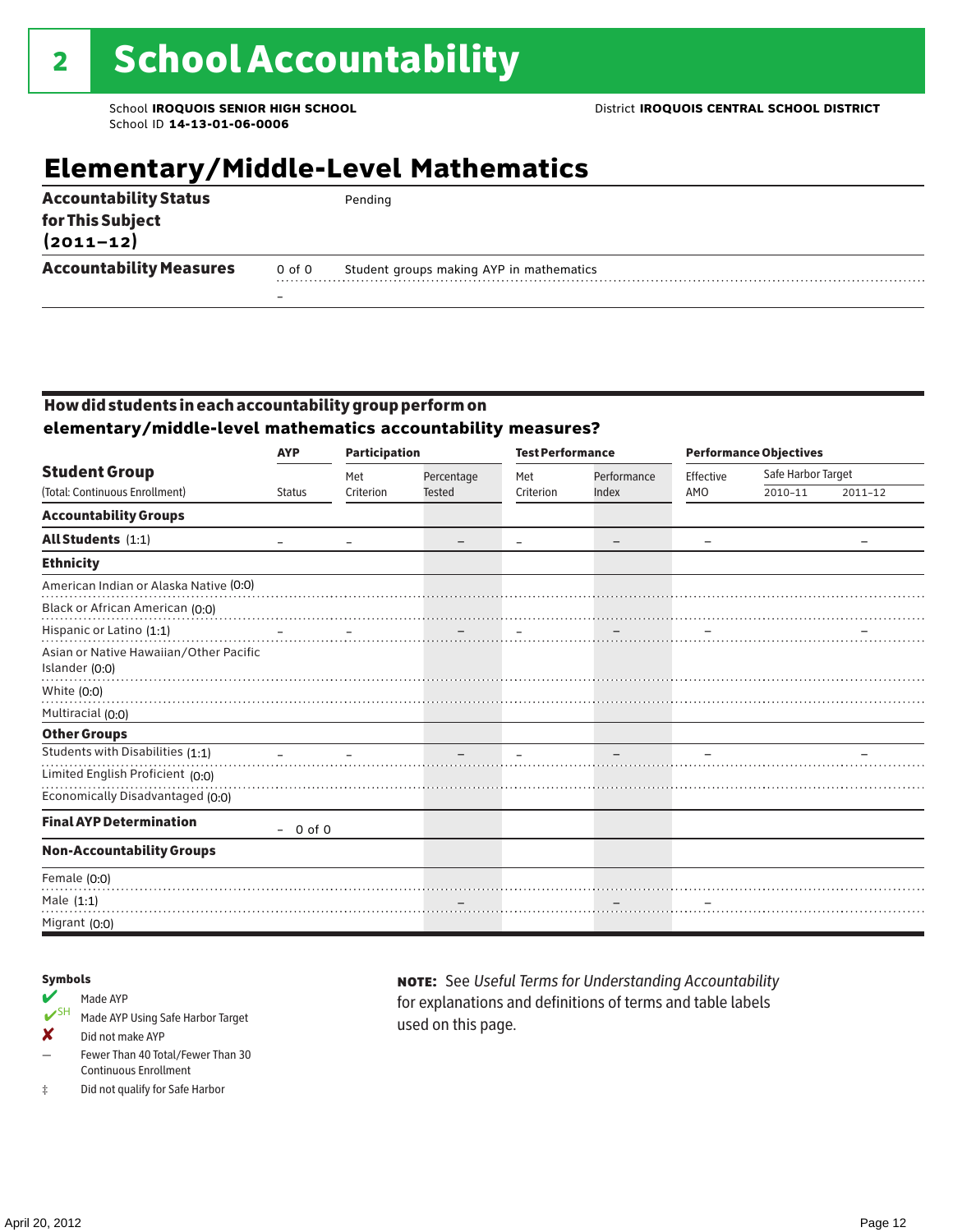## Elementary/Middle-Level Science

| <b>Accountability Status</b>   |            | Pending                              |  |
|--------------------------------|------------|--------------------------------------|--|
| for This Subject<br>(2011–12)  |            |                                      |  |
| <b>Accountability Measures</b> | $0$ of $0$ | Student groups making AYP in science |  |
|                                | -          |                                      |  |

## How did students in each accountability group perform on elementary/middle-level science accountability measures?

|                                                          | <b>AYP</b>             |               |           | <b>Participation</b> |                          | <b>Test Performance</b>  | <b>Performance Objectives</b> |                 |                 |
|----------------------------------------------------------|------------------------|---------------|-----------|----------------------|--------------------------|--------------------------|-------------------------------|-----------------|-----------------|
| <b>Student Group</b>                                     |                        | Safe Harbor   | Met       | Percentage           | Met                      | Performance              | State                         | Progress Target |                 |
| (Total: Continuous Enrollment)                           | Status                 | Qualification | Criterion | <b>Tested</b>        | Criterion                | Index                    | Standard                      |                 | 2010-11 2011-12 |
| <b>Accountability Groups</b>                             |                        |               |           |                      |                          |                          |                               |                 |                 |
| All Students $(1:1)$                                     | $\qquad \qquad \qquad$ |               |           |                      | $\overline{\phantom{m}}$ | $\overline{\phantom{m}}$ | $\overline{\phantom{0}}$      |                 |                 |
| <b>Ethnicity</b>                                         |                        |               |           |                      |                          |                          |                               |                 |                 |
| American Indian or Alaska Native (0:0)                   |                        |               |           |                      |                          |                          |                               |                 |                 |
| Black or African American (0:0)                          |                        |               |           |                      |                          |                          |                               |                 |                 |
| Hispanic or Latino (1:1)                                 |                        |               |           |                      |                          |                          |                               |                 |                 |
| Asian or Native Hawaiian/Other Pacific<br>Islander (0:0) |                        |               |           |                      |                          |                          |                               |                 |                 |
| White $(0:0)$                                            |                        |               |           |                      |                          |                          |                               |                 |                 |
| Multiracial (0:0)                                        |                        |               |           |                      |                          |                          |                               |                 |                 |
| <b>Other Groups</b>                                      |                        |               |           |                      |                          |                          |                               |                 |                 |
| Students with Disabilities (1:1)                         |                        |               |           |                      |                          |                          |                               |                 |                 |
| Limited English Proficient (0:0)                         |                        |               |           |                      |                          |                          |                               |                 |                 |
| Economically Disadvantaged (0:0)                         |                        |               |           |                      |                          |                          |                               |                 |                 |
| <b>Final AYP Determination</b>                           | $-0$ of 0              |               |           |                      |                          |                          |                               |                 |                 |
| <b>Non-Accountability Groups</b>                         |                        |               |           |                      |                          |                          |                               |                 |                 |
| Female $(0:0)$                                           |                        |               |           |                      |                          |                          |                               |                 |                 |
| Male $(1:1)$                                             |                        |               |           |                      |                          |                          |                               |                 |                 |
| Migrant (0:0)                                            |                        |               |           |                      |                          |                          |                               |                 |                 |

### Symbols

- $M$  Made AYP
- ✘ Did not make AYP
- Fewer Than 40 Total/Fewer Than 30 Continuous Enrollment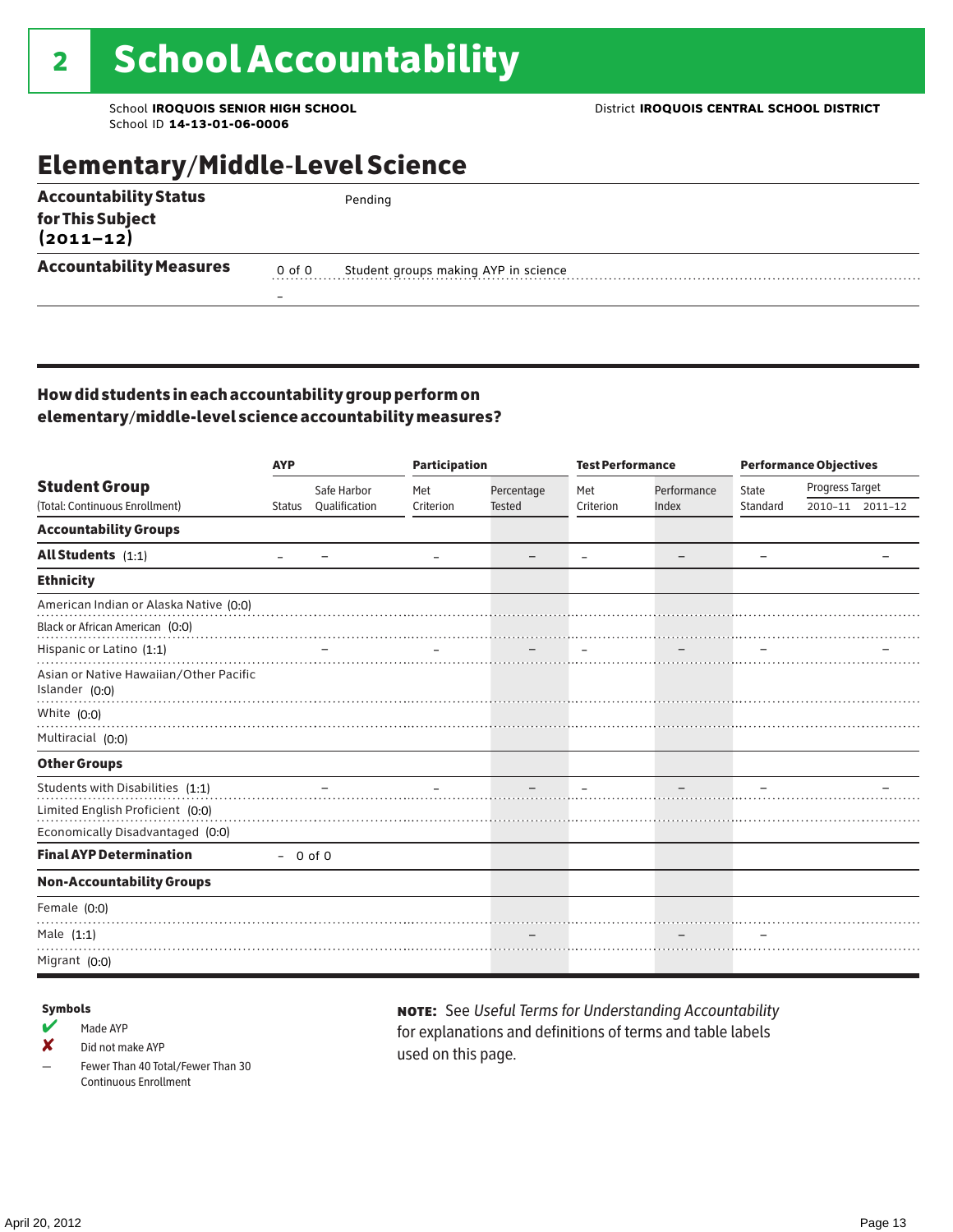## **Secondary-Level English Language Arts**

| <b>Accountability Status</b><br>for This Subject |        | In Good Standing                                   |
|--------------------------------------------------|--------|----------------------------------------------------|
| $(2011 - 12)$                                    |        |                                                    |
| <b>Accountability Measures</b>                   | 2 of 2 | Student groups making AYP in English language arts |
|                                                  |        | Made AYP                                           |

## How did students in each accountability group perform on **secondary-level English language arts accountability measures?**

|                                                          | <b>Participation</b><br><b>AYP</b> |           |               | <b>Test Performance</b> |                          | <b>Performance Objectives</b> |                    |         |
|----------------------------------------------------------|------------------------------------|-----------|---------------|-------------------------|--------------------------|-------------------------------|--------------------|---------|
| <b>Student Group</b>                                     |                                    | Met       | Percentage    | Met                     | Performance              | Effective                     | Safe Harbor Target |         |
| (12th Graders: 2007 Cohort)                              | <b>Status</b>                      | Criterion | <b>Tested</b> | Criterion               | Index                    | AMO                           | 2010-11            | 2011-12 |
| <b>Accountability Groups</b>                             |                                    |           |               |                         |                          |                               |                    |         |
| <b>All Students</b> (238:239)                            | $\boldsymbol{\mathcal{U}}$         | V         | 100%          | V                       | 196                      | 176                           |                    |         |
| <b>Ethnicity</b>                                         |                                    |           |               |                         |                          |                               |                    |         |
| American Indian or Alaska Native (0:0)                   |                                    |           |               |                         |                          |                               |                    |         |
| Black or African American (2:3)                          |                                    |           |               |                         |                          |                               |                    |         |
| Hispanic or Latino (1:1)                                 |                                    |           |               |                         |                          |                               |                    |         |
| Asian or Native Hawaiian/Other Pacific<br>Islander (2:2) |                                    |           |               |                         |                          |                               |                    |         |
| White (232:232)                                          | v                                  | V         | 100%          | V                       | 196                      | 176                           |                    |         |
| Multiracial (1:1)                                        |                                    |           |               |                         |                          |                               |                    |         |
| <b>Other Groups</b>                                      |                                    |           |               |                         |                          |                               |                    |         |
| Students with Disabilities (17:21)                       |                                    |           |               |                         |                          |                               |                    |         |
| Limited English Proficient (0:0)                         |                                    |           |               |                         |                          |                               |                    |         |
| Economically Disadvantaged (20:19)                       |                                    |           |               |                         | $\overline{\phantom{0}}$ | $\overline{\phantom{0}}$      |                    |         |
| <b>Final AYP Determination</b>                           | $\vee$ 2 of 2                      |           |               |                         |                          |                               |                    |         |
| <b>Non-Accountability Groups</b>                         |                                    |           |               |                         |                          |                               |                    |         |
| Female (110:108)                                         |                                    |           | 100%          |                         | 200                      | 173                           |                    |         |
| Male (128:131)                                           |                                    |           | 100%          |                         | 192                      | 174                           |                    |         |
| Migrant (0:0)                                            |                                    |           |               |                         |                          |                               |                    |         |

### Symbols

### Made AYP

- ✔SH Made AYP Using Safe Harbor Target
- ✘ Did not make AYP
- Fewer Than 40 12th Graders/ Fewer Than 30 Cohort
- ‡ Did not qualify for Safe Harbor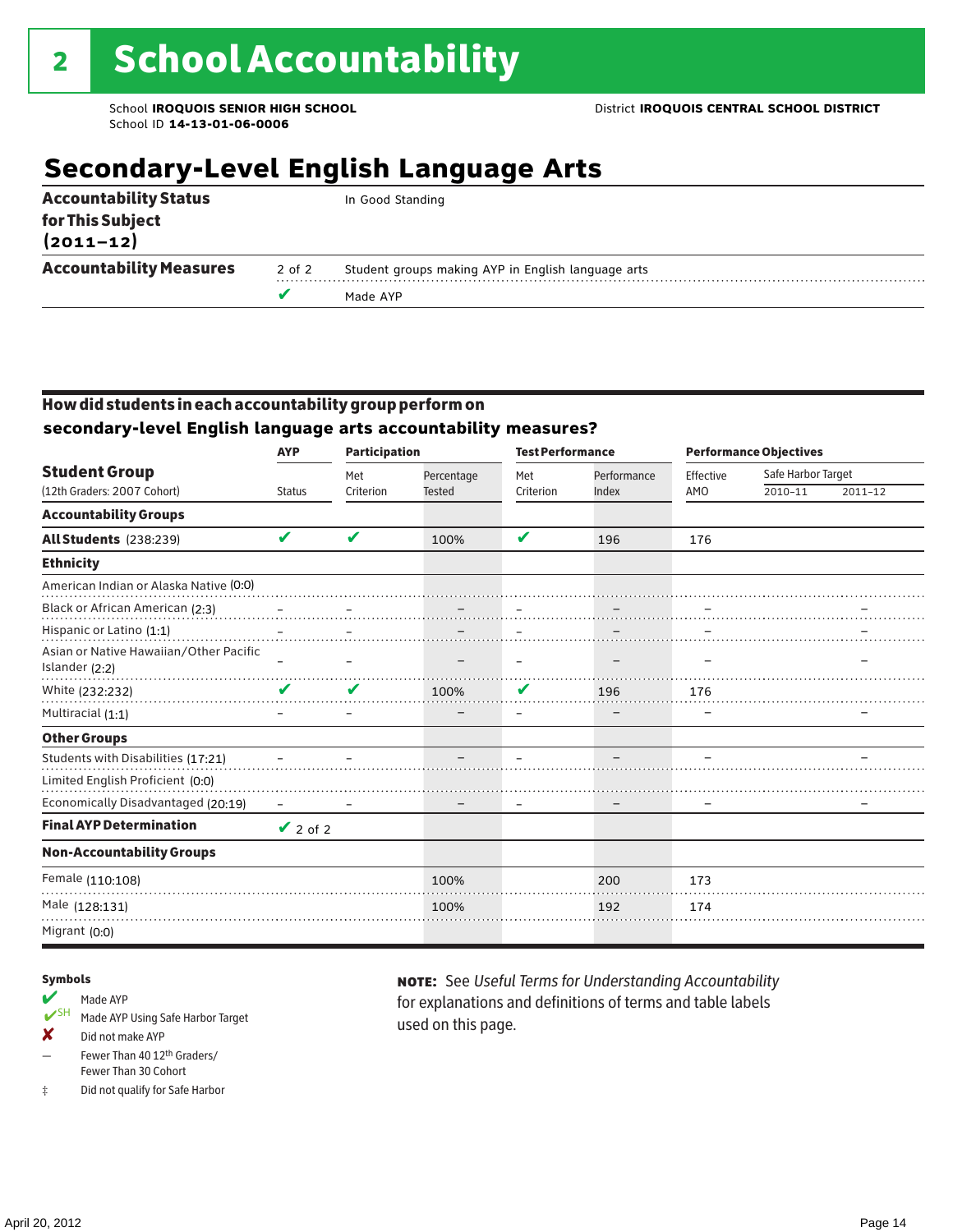## **Secondary-Level Mathematics**

| <b>Accountability Status</b>      |        | In Good Standing                         |
|-----------------------------------|--------|------------------------------------------|
| for This Subject<br>$(2011 - 12)$ |        |                                          |
| <b>Accountability Measures</b>    | 2 of 2 | Student groups making AYP in mathematics |
|                                   |        | Made AYP                                 |
|                                   |        |                                          |

## How did students in each accountability group perform on **secondary-level mathematics accountability measures?**

|                                                          | <b>Participation</b><br><b>AYP</b> |           |               | <b>Test Performance</b>  |             | <b>Performance Objectives</b> |                    |         |
|----------------------------------------------------------|------------------------------------|-----------|---------------|--------------------------|-------------|-------------------------------|--------------------|---------|
| <b>Student Group</b>                                     |                                    | Met       | Percentage    | Met                      | Performance | Effective                     | Safe Harbor Target |         |
| (12th Graders: 2007 Cohort)                              | <b>Status</b>                      | Criterion | <b>Tested</b> | Criterion                | Index       | AMO                           | 2010-11            | 2011-12 |
| <b>Accountability Groups</b>                             |                                    |           |               |                          |             |                               |                    |         |
| <b>All Students</b> (238:239)                            | V                                  | V         | 100%          | $\mathbf{v}$             | 197         | 173                           |                    |         |
| <b>Ethnicity</b>                                         |                                    |           |               |                          |             |                               |                    |         |
| American Indian or Alaska Native (0:0)                   |                                    |           |               |                          |             |                               |                    |         |
| Black or African American (2:3)                          |                                    |           |               |                          |             |                               |                    |         |
| Hispanic or Latino (1:1)                                 |                                    |           |               |                          |             |                               |                    |         |
| Asian or Native Hawaiian/Other Pacific<br>Islander (2:2) |                                    |           |               |                          |             |                               |                    |         |
| White (232:232)                                          | V                                  | V         | 100%          | V                        | 197         | 173                           |                    |         |
| Multiracial (1:1)                                        |                                    |           |               |                          |             |                               |                    |         |
| <b>Other Groups</b>                                      |                                    |           |               |                          |             |                               |                    |         |
| Students with Disabilities (17:21)                       |                                    |           |               |                          |             |                               |                    |         |
| Limited English Proficient (0:0)                         |                                    |           |               |                          |             |                               |                    |         |
| Economically Disadvantaged (20:19)                       |                                    |           |               | $\overline{\phantom{0}}$ |             |                               |                    |         |
| <b>Final AYP Determination</b>                           | $\vee$ 2 of 2                      |           |               |                          |             |                               |                    |         |
| <b>Non-Accountability Groups</b>                         |                                    |           |               |                          |             |                               |                    |         |
| Female (110:108)                                         |                                    |           | 100%          |                          | 200         | 170                           |                    |         |
| Male (128:131)                                           |                                    |           | 100%          |                          | 195         | 171                           |                    |         |
| Migrant (0:0)                                            |                                    |           |               |                          |             |                               |                    |         |

### Symbols

- Made AYP<br>
SH Made AVP Made AYP Using Safe Harbor Target
- ✘ Did not make AYP
- Fewer Than 40 12th Graders/ Fewer Than 30 Cohort
- ‡ Did not qualify for Safe Harbor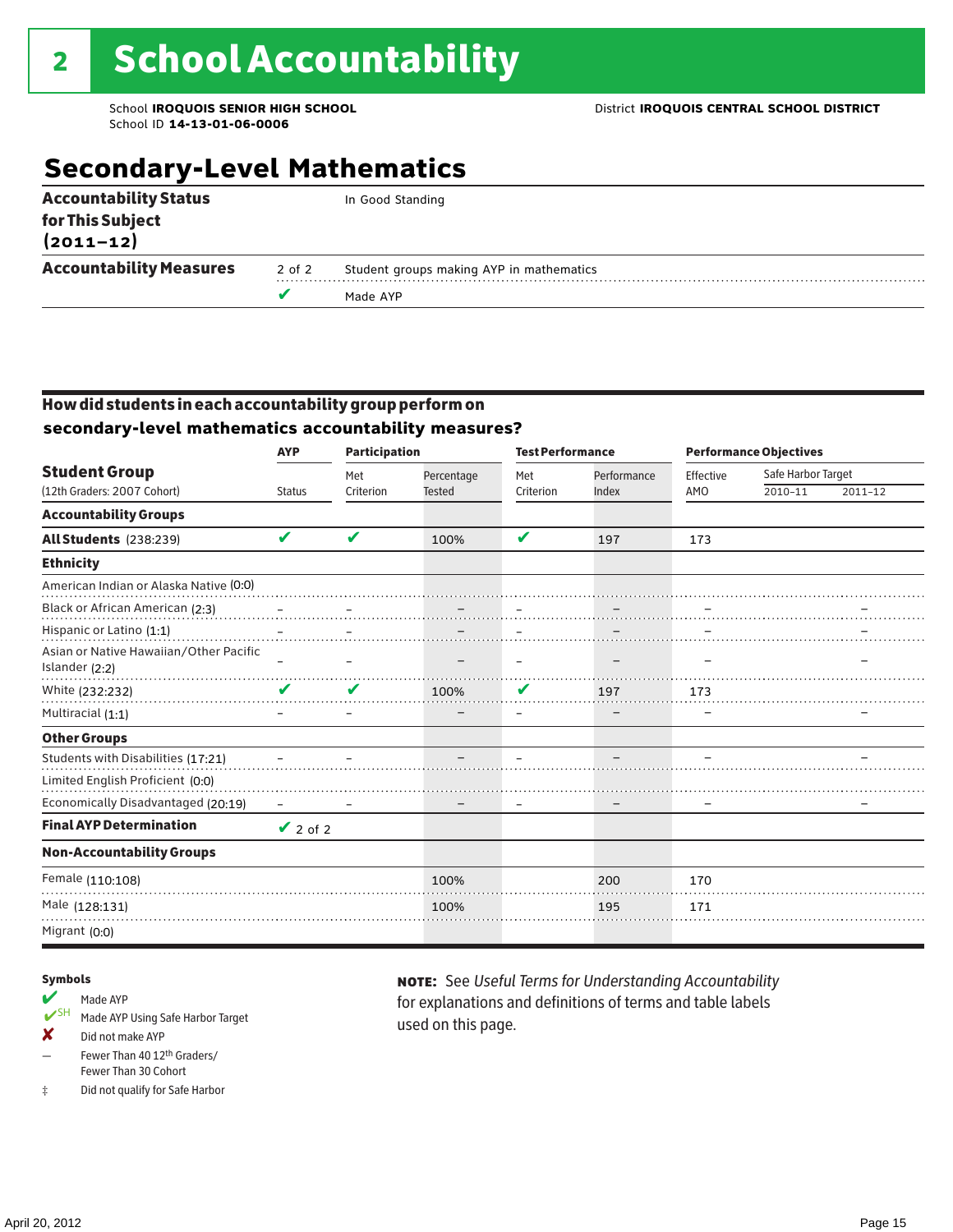## Graduation Rate

| <b>Accountability Status for This</b><br>Indicator $(2011-12)$ |        | In Good Standing                             |
|----------------------------------------------------------------|--------|----------------------------------------------|
| <b>Accountability Measures</b>                                 | 1 of 1 | Student groups making AYP in graduation rate |
|                                                                |        | Made AYP                                     |

## How did students in each accountability group perform on graduation rate accountability measures?

|                                                     | <b>Graduation</b> |                            | <b>Objectives</b> |          |                 |  |
|-----------------------------------------------------|-------------------|----------------------------|-------------------|----------|-----------------|--|
| <b>Student Group</b>                                |                   | Met                        | Graduation        | State    | Progress Target |  |
| (2006 Graduation-Rate Total Cohort)                 | AYP               | Criterion                  | Rate              | Standard | 2010-11         |  |
| <b>Accountability Groups</b>                        |                   |                            |                   |          |                 |  |
| All Students (266)                                  | V                 | $\boldsymbol{\mathcal{U}}$ | 98%               | 80%      |                 |  |
| <b>Ethnicity</b>                                    |                   |                            |                   |          |                 |  |
| American Indian or Alaska Native (O)                |                   |                            |                   |          |                 |  |
| Black or African American (2)                       |                   |                            |                   |          |                 |  |
| Hispanic or Latino (3)                              |                   |                            |                   |          |                 |  |
| Asian or Native Hawaiian/Other Pacific Islander (1) |                   |                            |                   |          |                 |  |
| White (260)                                         |                   |                            | 98%               | 80%      |                 |  |
| Multiracial (0)                                     |                   |                            |                   |          |                 |  |
| <b>Other Groups</b>                                 |                   |                            |                   |          |                 |  |
| Students with Disabilities (14)                     |                   |                            |                   |          |                 |  |
| Limited English Proficient (0)                      |                   |                            |                   |          |                 |  |
| Economically Disadvantaged (25)                     |                   |                            |                   |          |                 |  |
| <b>Final AYP Determination</b>                      | $\vee$ 1 of 1     |                            |                   |          |                 |  |
| <b>Non-Accountability Groups</b>                    |                   |                            |                   |          |                 |  |
| Female (144)                                        |                   |                            | 98%               | 80%      |                 |  |
| Male (122)                                          |                   |                            | 98%               | 80%      |                 |  |
| Migrant $(0)$                                       |                   |                            |                   |          |                 |  |

### Symbols

- Made AYP
- X Did not make AYP
- Fewer than 30 Graduation-Rate Total Cohort

## note: See *Useful Terms for Understanding Accountability*  for explanations and definitions of terms and table labels used on this page.

## **Aspirational Goal**

The Board of Regents has set an aspirational goal that 95% of students in each public school and school district will graduate within five years of first entry into grade 9. The graduation rate for the 2006 total cohort through June 2011 (after 5 years) for this school is 97% and, therefore, this school did meet this goal. The aspirational goal does not impact accountability.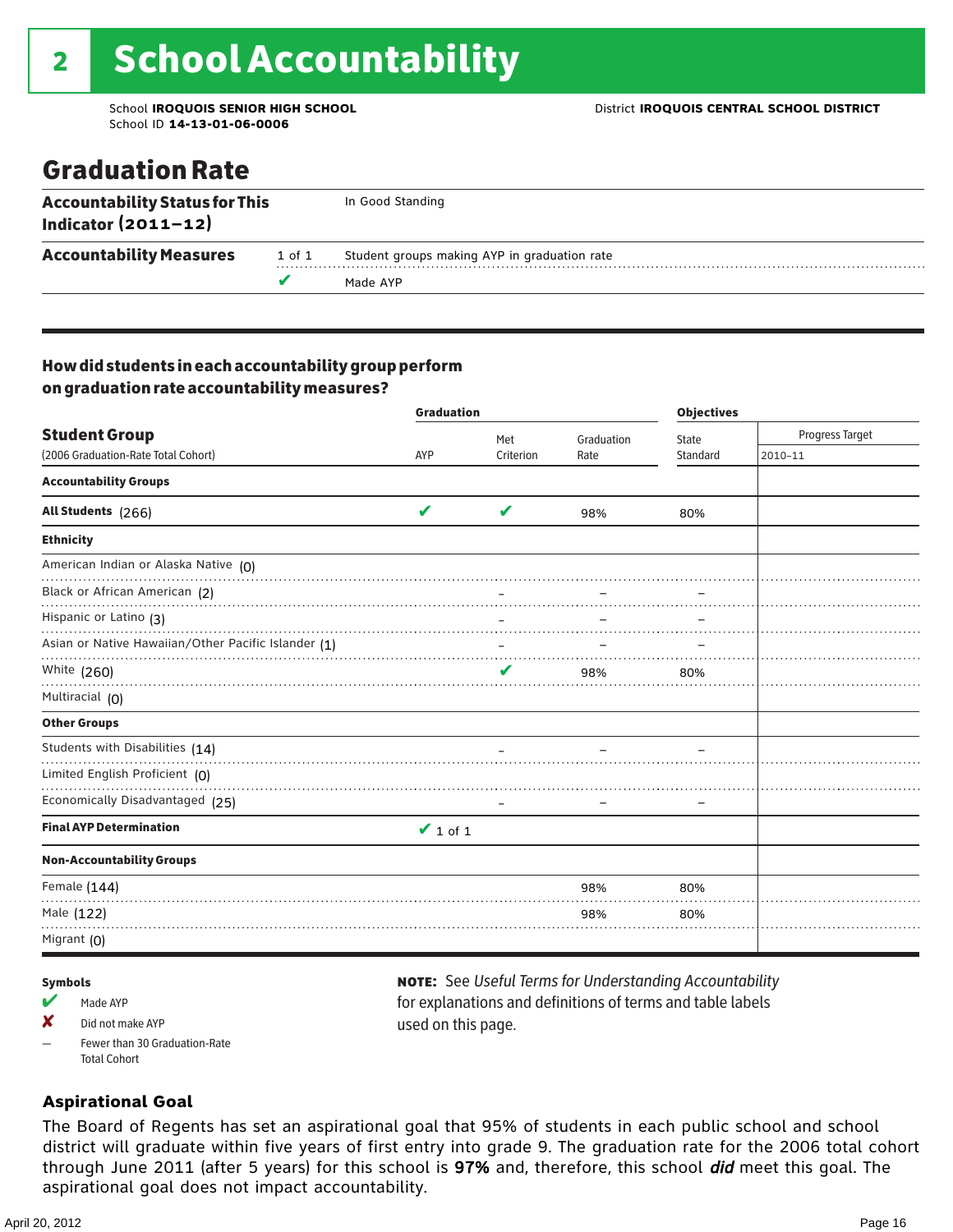## Summary of 2010–11 **School Performance**

Performance on the State assessments in English language arts, mathematics, and science at the elementary and middle levels is reported in terms of mean scores and the percentage of tested students scoring at or above Level 2, Level 3, and Level 4. Performance on the State assessments in ELA and mathematics at the secondary level is reported in terms of the percentage of students in a cohort scoring at these levels.

|                        |     | Percentage of students that<br>scored at or above Level 3 |      |     |  |  |  |
|------------------------|-----|-----------------------------------------------------------|------|-----|--|--|--|
| <b>Secondary Level</b> | 0%  | 50%                                                       | 100% |     |  |  |  |
| English                | 97% |                                                           |      | 246 |  |  |  |
| <b>Mathematics</b>     | 97% |                                                           |      | 246 |  |  |  |

### School **IROQUOIS SENIOR HIGH SCHOOL** District **IROQUOIS CENTRAL SCHOOL DISTRICT**

## About the Performance Level Descriptors

### English Language Arts English Language Arts

### Level 1: Below Standard

understanding of the content expected in the subjection of the subjection  $\mathcal{L}$ Student performance does not demonstrate an and skills expected at this grade level. understanding of the English language arts knowledge

### Student performance demonstrates a partial Level 2: Meets Basic Standard understanding of the content expected in the subject of the subject of the subject of the subject of the subject

Student performance demonstrates a partial and skills expected at this grade level. Students performance demonstrates and understanding and understanding and understanding and understanding and u understanding of the English language arts knowledge

## Level 3: Meets Proficiency Standard

Level 4: Meeting Learning Standards with Distinction. the English language arts knowledge and skills expected at this grade level.<br>at this grade level.  $\mathbf{u}$  and  $\mathbf{y}$  and  $\mathbf{u}$  the subjected in the subjected in the subjected in the subjection  $\mathbf{v}$ Student performance demonstrates an understanding of

## Level 4: Exceeds Proficiency Standard

understanding of the English language arts knowledge and skills expected at this grade level.<br>———————————————————— Student performance demonstrates a thorough

### Districts are districts and low need in the low need  $\sim$

### categories based on their ability to meet the special Level 1: Below Standard

Student performance does not demonstrate an understanding of the mathematics content expected at  $\frac{1}{2}$  based on enrollment size and, in some cases, number  $\frac{1}{2}$  and,  $\frac{1}{2}$  and,  $\frac{1}{2}$ 

## $\overline{\mathsf{Level}}$  2: Meets Basic Standard about  $\overline{\mathsf{Level}}$

the categories can be found in the *Report to the Governor categories* can be found in the *Report to the Govern*or  $\alpha$ *and the Legislature on the Educational Status of the*  Student performance demonstrates a partial understanding of the mathematics content expected at this grade level.

## Level 3: Meets Proficiency Standard

Student performance demonstrates an understanding of the mathematics content expected at this grade level.

### Level 4: Exceeds Proficiency Standard

Student performance demonstrates a thorough understanding of the mathematics content expected at this grade level.  $\mathcal{L}_{\text{max}}$  is performance with that of similar  $\mathcal{L}_{\text{max}}$ 

### schools. The following factors are considered in grouping How are Need/Resource Capacity  $(N/RC)$  categories determined?  $\hphantom{N(2)}\sum_{n=1}^{\infty}\frac{1}{n}$

Districts are divided into high, average, and low need categories based on their ability to meet the special needs of their students with local resources. Districts in the high need category are subdivided into four categories based on enrollment size and, in some cases, number of students per square mile. More information about the categories can be found in the *Report to the Governor* Group: *State's Schools* at www.p12.nysed.gov/irs. *and the Legislature on the Educational Status of the* 

In this section, this school's performance is compared with that of the school district and public schools Statewide.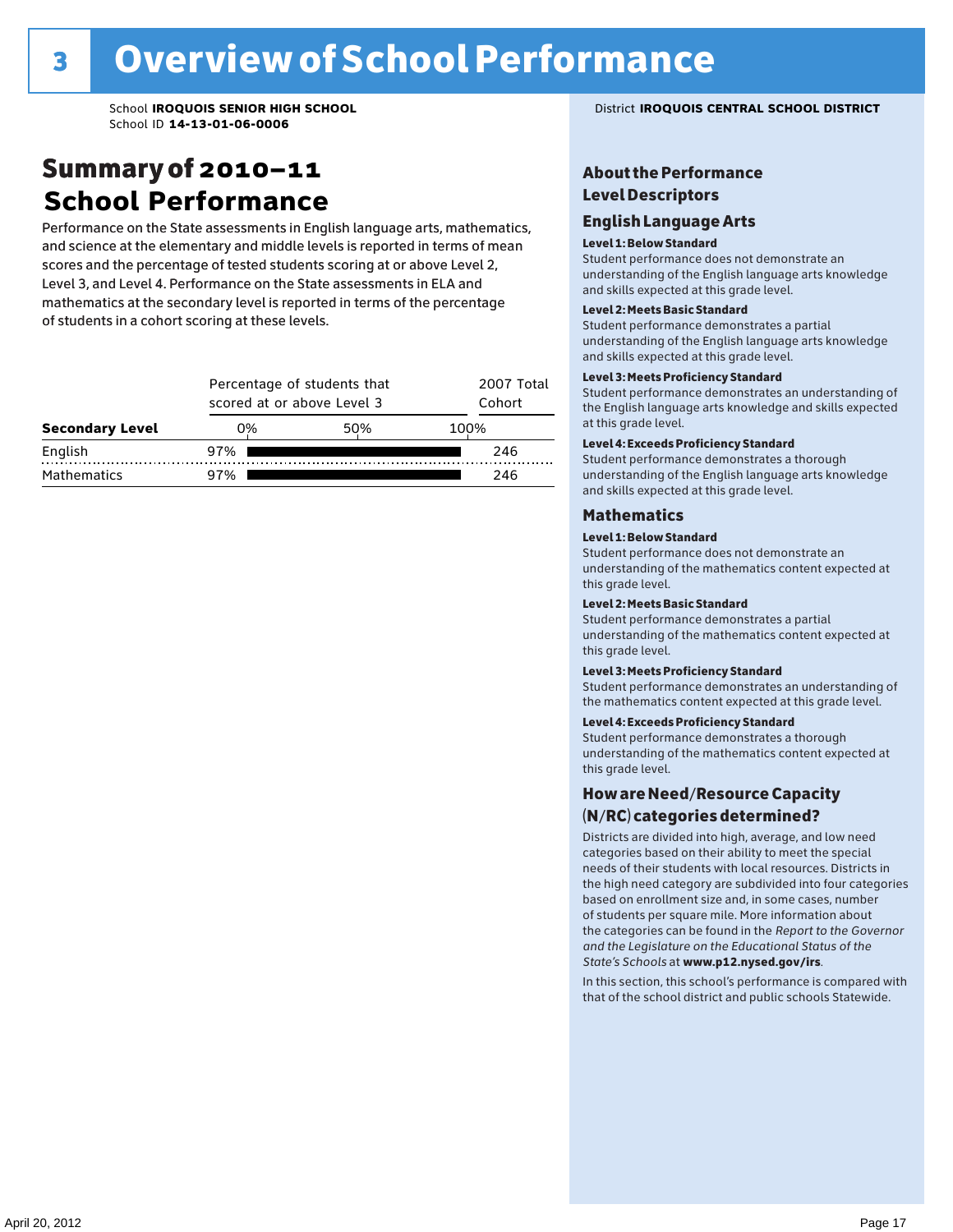## **This School's Results in Grade 8 English Language Arts**

|                            |         | <b>This School</b>              |   |                                 | <b>School District</b> |                |                                 | <b>NY State Public</b>    |  |  |
|----------------------------|---------|---------------------------------|---|---------------------------------|------------------------|----------------|---------------------------------|---------------------------|--|--|
|                            |         | Percentage scoring at level(s): |   | Percentage scoring at level(s): |                        |                | Percentage scoring at level(s): |                           |  |  |
|                            | $2 - 4$ | $3 - 4$                         | 4 | $2 - 4$                         | $3 - 4$                | $\overline{4}$ | $2 - 4$                         | $3 - 4$<br>$\overline{4}$ |  |  |
|                            | *Range: |                                 |   |                                 |                        |                |                                 |                           |  |  |
|                            | 100%    |                                 |   |                                 |                        |                |                                 |                           |  |  |
|                            |         |                                 |   |                                 |                        |                |                                 |                           |  |  |
| $\blacksquare$ 2010-11     |         |                                 |   |                                 |                        |                |                                 |                           |  |  |
| 2009-10<br>a sa Tan        |         |                                 |   |                                 |                        |                |                                 |                           |  |  |
|                            |         |                                 |   |                                 |                        |                |                                 |                           |  |  |
| Number of Tested Students: |         |                                 |   |                                 |                        |                |                                 |                           |  |  |

| <b>Results by</b>                               |        | 2010-11 School Year |                                 |   | 2009-10 School Year |         |                                 |   |  |
|-------------------------------------------------|--------|---------------------|---------------------------------|---|---------------------|---------|---------------------------------|---|--|
| <b>Student Group</b>                            | Total  |                     | Percentage scoring at level(s): |   | Total               |         | Percentage scoring at level(s): |   |  |
|                                                 | Tested | $2 - 4$             | $3 - 4$                         | 4 | Tested              | $2 - 4$ | $3 - 4$                         | 4 |  |
| <b>All Students</b>                             |        |                     |                                 |   |                     |         |                                 |   |  |
| Female                                          |        |                     |                                 |   |                     |         |                                 |   |  |
| Male                                            |        |                     |                                 |   |                     |         |                                 |   |  |
| American Indian or Alaska Native                |        |                     |                                 |   |                     |         |                                 |   |  |
| <b>Black or African American</b>                |        |                     |                                 |   |                     |         |                                 |   |  |
| Hispanic or Latino                              |        |                     |                                 |   |                     |         |                                 |   |  |
| Asian or Native Hawaiian/Other Pacific Islander |        |                     |                                 |   |                     |         |                                 |   |  |
| White                                           |        |                     |                                 |   |                     |         |                                 |   |  |
| Multiracial                                     |        |                     |                                 |   |                     |         |                                 |   |  |
| Small Group Totals                              |        |                     |                                 |   |                     |         |                                 |   |  |
| <b>General-Education Students</b>               |        |                     |                                 |   |                     |         |                                 |   |  |
| <b>Students with Disabilities</b>               |        |                     |                                 |   |                     |         |                                 |   |  |
| English Proficient                              |        |                     |                                 |   |                     |         |                                 |   |  |
| Limited English Proficient                      |        |                     |                                 |   |                     |         |                                 |   |  |
| Economically Disadvantaged                      |        |                     |                                 |   |                     |         |                                 |   |  |
| Not Disadvantaged                               |        |                     |                                 |   |                     |         |                                 |   |  |
| Migrant                                         |        |                     |                                 |   |                     |         |                                 |   |  |
| Not Migrant                                     |        |                     |                                 |   |                     |         |                                 |   |  |

**NOTES** 

The – symbol indicates that data for a group of students have been suppressed. If a group has fewer than five students,<br>data for that group and the next smallest group(s) are suppressed to protect the privacy of individual

| * These ranges are for 2010-11 data only. Ranges for the 2009-10 data are available in the 2009-10 Accountability and Overview Reports.<br><b>Other</b> |        | 2010-11 School Year |                             |     | 2009-10 School Year |                             |         |     |
|---------------------------------------------------------------------------------------------------------------------------------------------------------|--------|---------------------|-----------------------------|-----|---------------------|-----------------------------|---------|-----|
| <b>Assessments</b>                                                                                                                                      | Total  |                     | Number scoring at level(s): |     |                     | Number scoring at level(s): |         |     |
|                                                                                                                                                         | Tested | $2 - 4$             | $3 - 4$                     | 4   | Tested              | $2 - 4$                     | $3 - 4$ | 4   |
| New York State Alternate Assessment<br>(NYSAA): Grade 8 Equivalent                                                                                      |        |                     |                             |     | 0                   |                             |         |     |
| New York State English as a Second Language<br>Achievement Test (NYSESLAT) <sup>+</sup> : Grade 8                                                       |        | N/A                 | N/A                         | N/A | 0                   | N/A                         | N/A     | N/A |
|                                                                                                                                                         | Total  |                     |                             |     | Total               |                             |         |     |
| Recently Arrived LEP Students NOT Tested on<br>the ELA NYSTP: Grade 8                                                                                   | 0      | N/A                 | N/A                         | N/A | 0                   | N/A                         | N/A     | N/A |

April 20, 2012 Page 18 † These counts represent recently arrived LEP students who used the NYSESLAT to fulfill the English language arts participation requirement.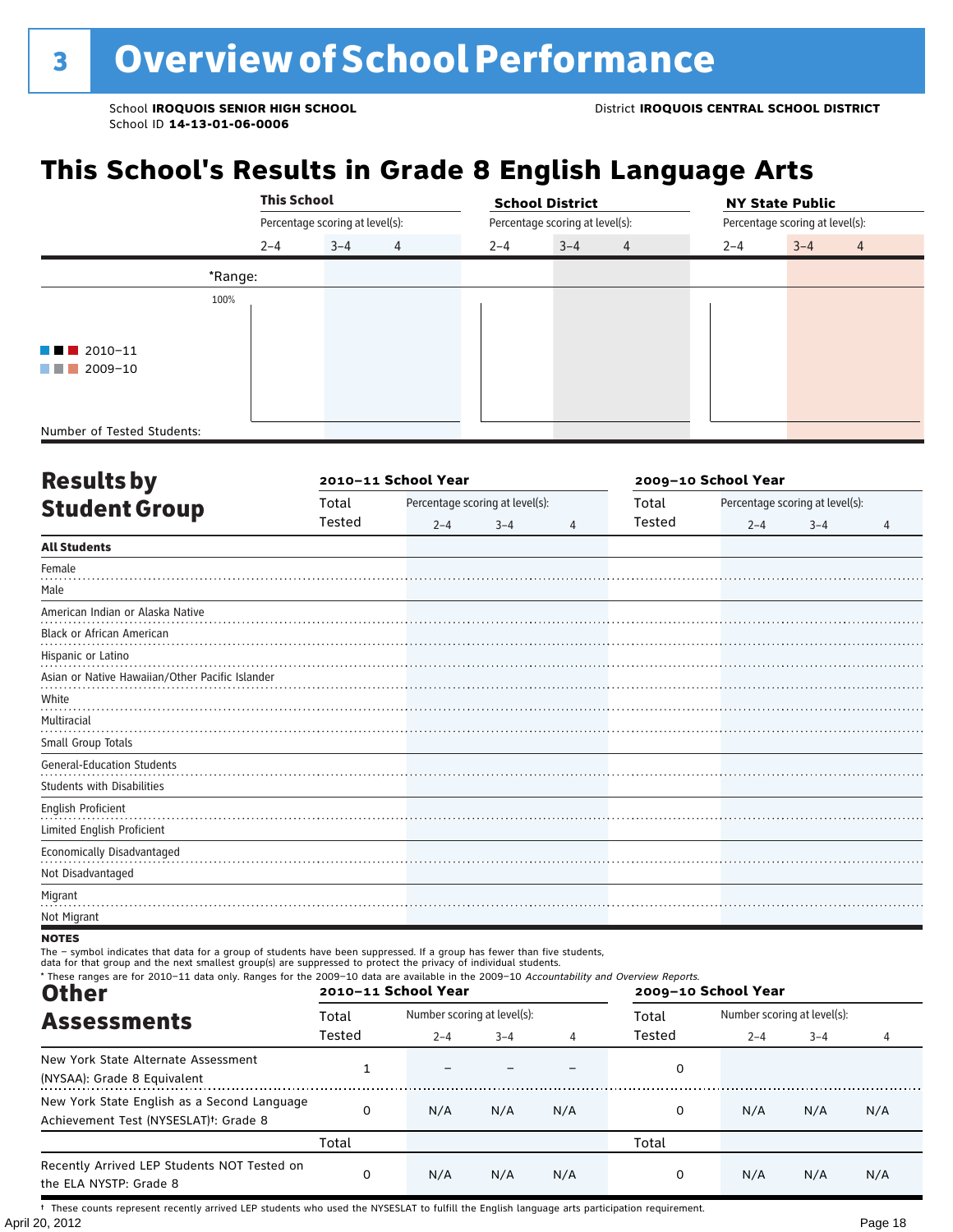## **This School's Results in Grade 8 Mathematics**

|                            |         | <b>This School</b>              |   | <b>School District</b>          |                           |  | <b>NY State Public</b>          |         |                |  |
|----------------------------|---------|---------------------------------|---|---------------------------------|---------------------------|--|---------------------------------|---------|----------------|--|
|                            |         | Percentage scoring at level(s): |   | Percentage scoring at level(s): |                           |  | Percentage scoring at level(s): |         |                |  |
|                            | $2 - 4$ | $3 - 4$                         | 4 | $2 - 4$                         | $3 - 4$<br>$\overline{4}$ |  | $2 - 4$                         | $3 - 4$ | $\overline{4}$ |  |
|                            | *Range: |                                 |   |                                 |                           |  |                                 |         |                |  |
|                            | 100%    |                                 |   |                                 |                           |  |                                 |         |                |  |
|                            |         |                                 |   |                                 |                           |  |                                 |         |                |  |
| $\blacksquare$ 2010-11     |         |                                 |   |                                 |                           |  |                                 |         |                |  |
| $\blacksquare$ 2009-10     |         |                                 |   |                                 |                           |  |                                 |         |                |  |
|                            |         |                                 |   |                                 |                           |  |                                 |         |                |  |
|                            |         |                                 |   |                                 |                           |  |                                 |         |                |  |
| Number of Tested Students: |         |                                 |   |                                 |                           |  |                                 |         |                |  |

| <b>Results by</b>                               |        | 2010-11 School Year |                                 | 2009-10 School Year |               |         |                                 |                |
|-------------------------------------------------|--------|---------------------|---------------------------------|---------------------|---------------|---------|---------------------------------|----------------|
| <b>Student Group</b>                            | Total  |                     | Percentage scoring at level(s): |                     | Total         |         | Percentage scoring at level(s): |                |
|                                                 | Tested | $2 - 4$             | $3 - 4$                         | 4                   | <b>Tested</b> | $2 - 4$ | $3 - 4$                         | $\overline{4}$ |
| <b>All Students</b>                             |        |                     |                                 |                     |               |         |                                 |                |
| Female                                          |        |                     |                                 |                     |               |         |                                 |                |
| Male                                            |        |                     |                                 |                     |               |         |                                 |                |
| American Indian or Alaska Native                |        |                     |                                 |                     |               |         |                                 |                |
| <b>Black or African American</b>                |        |                     |                                 |                     |               |         |                                 |                |
| Hispanic or Latino                              |        |                     |                                 |                     |               |         |                                 |                |
| Asian or Native Hawaiian/Other Pacific Islander |        |                     |                                 |                     |               |         |                                 |                |
| White                                           |        |                     |                                 |                     |               |         |                                 |                |
| Multiracial                                     |        |                     |                                 |                     |               |         |                                 |                |
| Small Group Totals                              |        |                     |                                 |                     |               |         |                                 |                |
| <b>General-Education Students</b>               |        |                     |                                 |                     |               |         |                                 |                |
| <b>Students with Disabilities</b>               |        |                     |                                 |                     |               |         |                                 |                |
| English Proficient                              |        |                     |                                 |                     |               |         |                                 |                |
| Limited English Proficient                      |        |                     |                                 |                     |               |         |                                 |                |
| <b>Economically Disadvantaged</b>               |        |                     |                                 |                     |               |         |                                 |                |
| Not Disadvantaged                               |        |                     |                                 |                     |               |         |                                 |                |
| Migrant                                         |        |                     |                                 |                     |               |         |                                 |                |
| Not Migrant                                     |        |                     |                                 |                     |               |         |                                 |                |
|                                                 |        |                     |                                 |                     |               |         |                                 |                |

**NOTES** 

The – symbol indicates that data for a group of students have been suppressed. If a group has fewer than five students,

data for that group and the next smallest group(s) are suppressed to protect the privacy of individual students.

| <b>Other</b>                                                       |        | 2010-11 School Year         |  | 2009-10 School Year |       |                             |         |  |
|--------------------------------------------------------------------|--------|-----------------------------|--|---------------------|-------|-----------------------------|---------|--|
| <b>Assessments</b>                                                 | Total  | Number scoring at level(s): |  |                     | Total | Number scoring at level(s): |         |  |
|                                                                    | Tested | Tested<br>2–4<br>$3 - 4$    |  |                     |       |                             | $3 - 4$ |  |
| New York State Alternate Assessment<br>(NYSAA): Grade 8 Equivalent |        | $\overline{\phantom{0}}$    |  |                     |       |                             |         |  |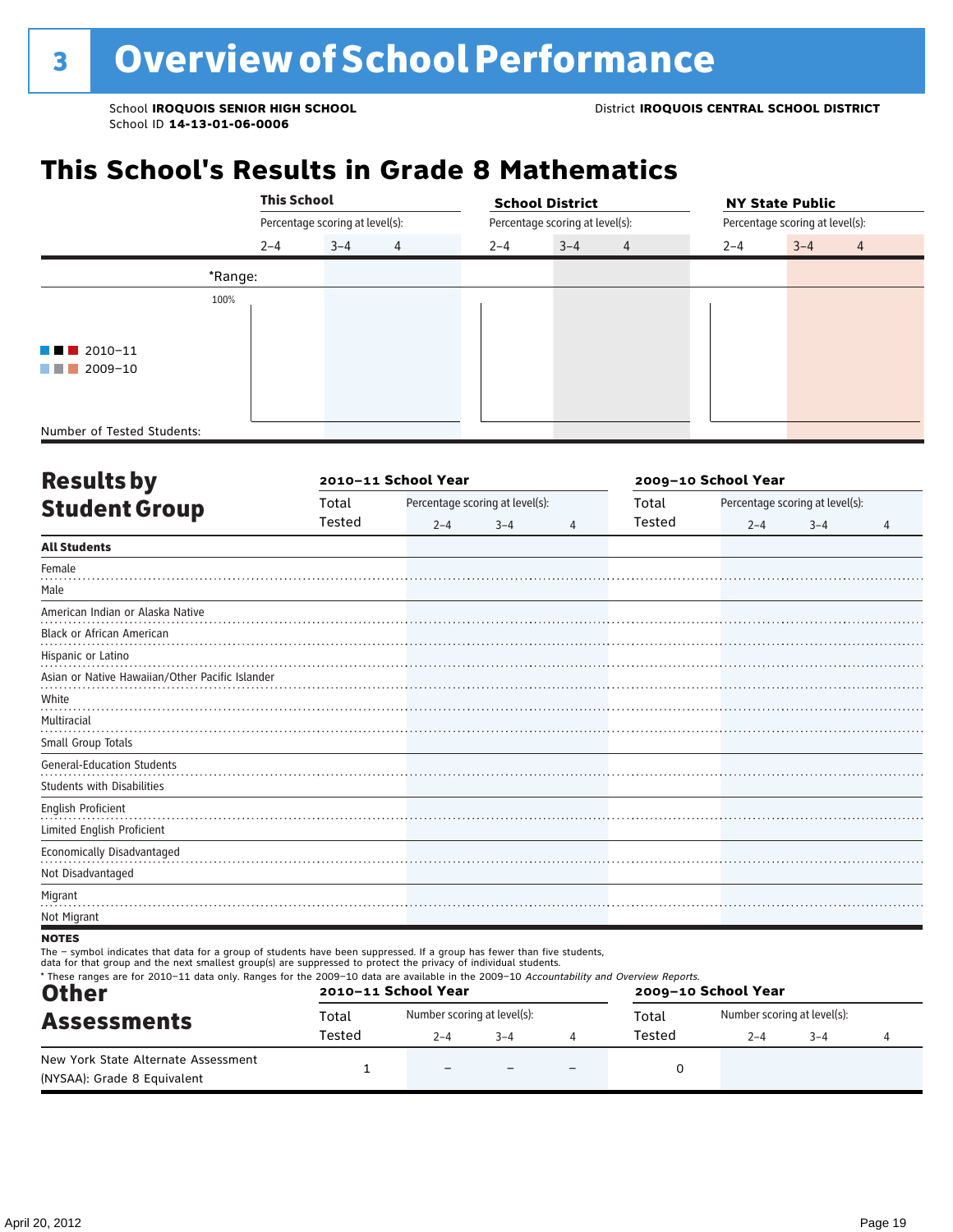## **This School's Results in Grade 8 Science**

|                            |         | <b>This School</b><br>Percentage scoring at level(s): |   |         | <b>School District</b>          |         | <b>NY State Public</b>          |
|----------------------------|---------|-------------------------------------------------------|---|---------|---------------------------------|---------|---------------------------------|
|                            |         |                                                       |   |         | Percentage scoring at level(s): |         | Percentage scoring at level(s): |
|                            | $2 - 4$ | $3 - 4$                                               | 4 | $2 - 4$ | $3 - 4$<br>$\overline{4}$       | $2 - 4$ | $3 - 4$<br>$\overline{4}$       |
|                            |         |                                                       |   |         |                                 |         |                                 |
|                            | 100%    |                                                       |   |         |                                 |         |                                 |
| $\blacksquare$ 2010-11     |         |                                                       |   |         |                                 |         |                                 |
| $\blacksquare$ 2009-10     |         |                                                       |   |         |                                 |         |                                 |
|                            |         |                                                       |   |         |                                 |         |                                 |
| Number of Tested Students: |         |                                                       |   |         |                                 |         |                                 |

| <b>Results by</b>                               |        | 2010-11 School Year |                                 |   | 2009-10 School Year |         |                                 |   |  |
|-------------------------------------------------|--------|---------------------|---------------------------------|---|---------------------|---------|---------------------------------|---|--|
| <b>Student Group</b>                            | Total  |                     | Percentage scoring at level(s): |   | Total               |         | Percentage scoring at level(s): |   |  |
|                                                 | Tested | $2 - 4$             | $3 - 4$                         | 4 | Tested              | $2 - 4$ | $3 - 4$                         | 4 |  |
| <b>All Students</b>                             |        |                     |                                 |   |                     |         |                                 |   |  |
| Female                                          |        |                     |                                 |   |                     |         |                                 |   |  |
| Male                                            |        |                     |                                 |   |                     |         |                                 |   |  |
| American Indian or Alaska Native                |        |                     |                                 |   |                     |         |                                 |   |  |
| <b>Black or African American</b>                |        |                     |                                 |   |                     |         |                                 |   |  |
| Hispanic or Latino                              |        |                     |                                 |   |                     |         |                                 |   |  |
| Asian or Native Hawaiian/Other Pacific Islander |        |                     |                                 |   |                     |         |                                 |   |  |
| White                                           |        |                     |                                 |   |                     |         |                                 |   |  |
| Multiracial                                     |        |                     |                                 |   |                     |         |                                 |   |  |
| Small Group Totals                              |        |                     |                                 |   |                     |         |                                 |   |  |
| <b>General-Education Students</b>               |        |                     |                                 |   |                     |         |                                 |   |  |
| <b>Students with Disabilities</b>               |        |                     |                                 |   |                     |         |                                 |   |  |
| English Proficient                              |        |                     |                                 |   |                     |         |                                 |   |  |
| Limited English Proficient                      |        |                     |                                 |   |                     |         |                                 |   |  |
| Economically Disadvantaged                      |        |                     |                                 |   |                     |         |                                 |   |  |
| Not Disadvantaged                               |        |                     |                                 |   |                     |         |                                 |   |  |
| Migrant                                         |        |                     |                                 |   |                     |         |                                 |   |  |
| Not Migrant                                     |        |                     |                                 |   |                     |         |                                 |   |  |

### **NOTES**

The – symbol indicates that data for a group of students have been suppressed. If a group has fewer than five students,<br>data for that group and the next smallest group(s) are suppressed to protect the privacy of individual

Other **2010–11 School Year 2009–10 School Year** Total Total

| <b>Assessments</b>                  | Total  |         | Number scoring at level(s): |  |        | Number scoring at level(s): |         |  |
|-------------------------------------|--------|---------|-----------------------------|--|--------|-----------------------------|---------|--|
|                                     | Tested | $2 - 4$ | $3 - 4$                     |  | Tested | $2 - 4$                     | $3 - 4$ |  |
| New York State Alternate Assessment |        |         |                             |  |        |                             |         |  |
| (NYSAA): Grade 8 Equivalent         |        |         |                             |  |        |                             |         |  |
| Regents Science                     |        |         |                             |  |        |                             |         |  |
|                                     |        |         |                             |  |        |                             |         |  |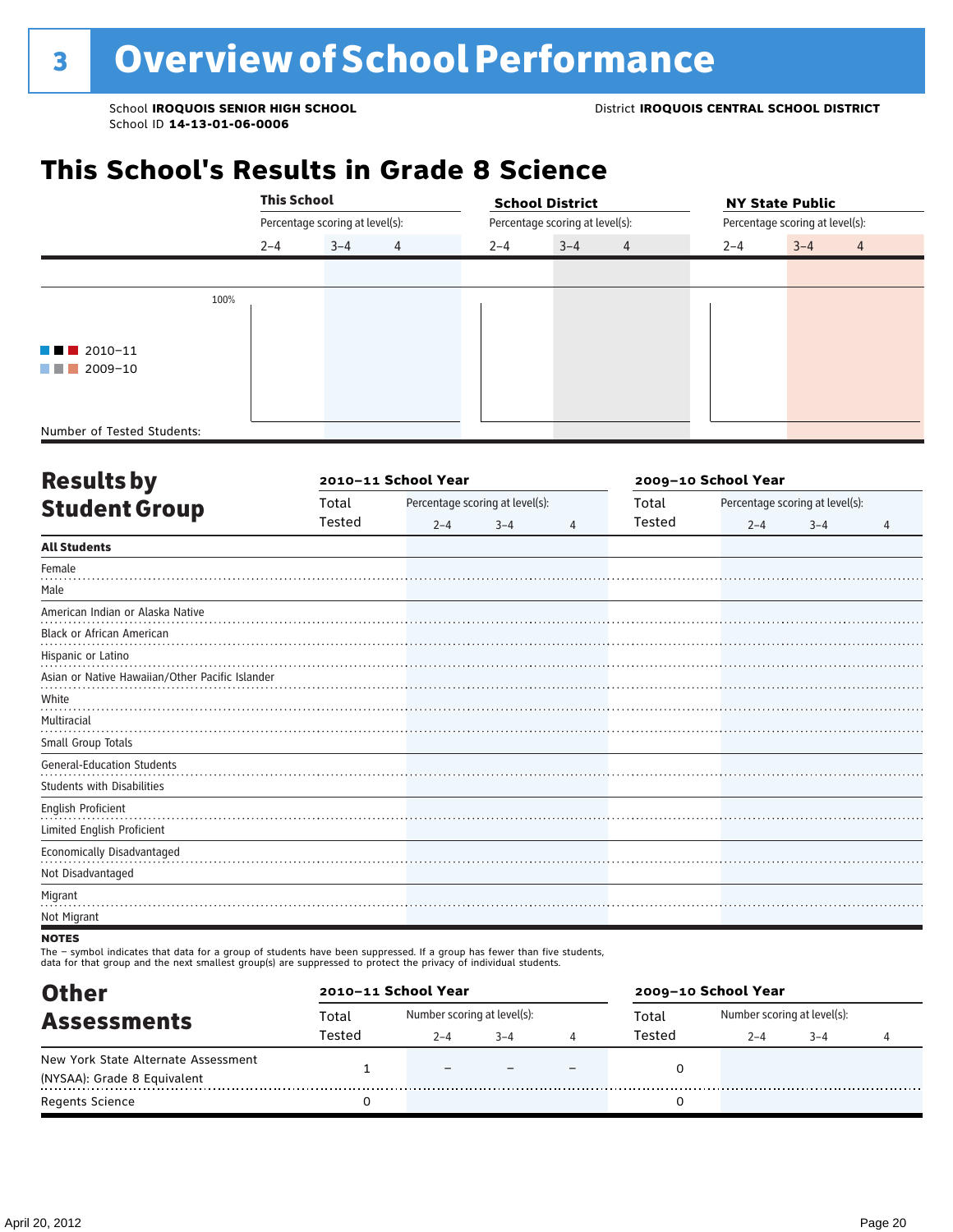## **This School's Total Cohort\* Results in Secondary-Level English after Four Years of Instruction**

|                                                  | <b>This School</b><br>Percentage scoring at level(s): |         |         | <b>School District</b>          |         |                | <b>NY State Public</b>          |         |                |  |
|--------------------------------------------------|-------------------------------------------------------|---------|---------|---------------------------------|---------|----------------|---------------------------------|---------|----------------|--|
|                                                  |                                                       |         |         | Percentage scoring at level(s): |         |                | Percentage scoring at level(s): |         |                |  |
|                                                  | $2 - 4$                                               | $3 - 4$ | 4       | $2 - 4$                         | $3 - 4$ | $\overline{4}$ | $2 - 4$                         | $3 - 4$ | $\overline{4}$ |  |
| <b>THE 2007 Cohort</b><br><b>THE 2006 Cohort</b> | 98% 98%                                               | 97% 98% | 80% 74% | 97% 98%                         | 96% 98% | 78% 73%        | 83% 82%                         | 80% 79% | 35% 32%        |  |

| <b>Results by</b>                 | 2007 Cohort    |         |                                 |     | 2006 Cohort** |         |                                 |     |
|-----------------------------------|----------------|---------|---------------------------------|-----|---------------|---------|---------------------------------|-----|
|                                   | Number         |         | Percentage scoring at level(s): |     | Number        |         | Percentage scoring at level(s): |     |
| <b>Student Group</b>              | of Students    | $2 - 4$ | $3 - 4$<br>4                    |     | of Students   | $2 - 4$ | $3 - 4$                         | 4   |
| <b>All Students</b>               | 246            | 98%     | 97%                             | 80% | 266           | 98%     | 98%                             | 74% |
| Female                            | 110            | 100%    | 100%                            | 88% | 144           | 98%     | 98%                             | 83% |
| Male                              | 136            | 96%     | 94%                             | 74% | 122           | 99%     | 99%                             | 64% |
| American Indian or Alaska Native  |                |         |                                 |     |               |         |                                 |     |
| Black or African American         | 3              |         |                                 |     | 2             |         |                                 |     |
| Hispanic or Latino                | 1              |         |                                 |     | 3             |         |                                 |     |
| Asian or Native                   | $\overline{2}$ |         |                                 |     |               |         |                                 |     |
| Hawaiian/Other Pacific Islander   |                |         |                                 |     | 1             |         |                                 |     |
| White                             | 239            | 97%     | 97%                             | 80% | 260           | 99%     | 99%                             | 74% |
| Multiracial                       | 1              |         |                                 |     |               |         |                                 |     |
| Small Group Totals                |                | 100%    | 100%                            | 86% | 6             | 83%     | 83%                             | 83% |
| <b>General-Education Students</b> | 222            | 99%     | 99%                             | 87% | 252           | 100%    | 100%                            | 77% |
| <b>Students with Disabilities</b> | 24             | 83%     | 75%                             | 17% | 14            | 79%     | 79%                             | 29% |
| English Proficient                | 246            | 98%     | 97%                             | 80% | 266           | 98%     | 98%                             | 74% |
| Limited English Proficient        |                |         |                                 |     |               |         |                                 |     |
| Economically Disadvantaged        | 20             | 100%    | 100%                            | 80% | 25            | 92%     | 92%                             | 56% |
| Not Disadvantaged                 | 226            | 97%     | 96%                             | 80% | 241           | 99%     | 99%                             | 76% |
| Migrant                           |                |         |                                 |     |               |         |                                 |     |
| Not Migrant                       | 246            | 98%     | 97%                             | 80% | 266           | 98%     | 98%                             | 74% |

### **NOTES**

The – symbol indicates that data for a group of students have been suppressed. If a group has fewer than five students,

data for that group and the next smallest group(s) are suppressed to protect the privacy of individual students.

\* A total cohort consists of all students who first entered Grade 9 in a particular year, and all ungraded students with disabilities who reached their seventeenth birthday in that year, and were enrolled in the school/district for five months. Students are excluded from the cohort if they transferred to another school district, nonpublic school, or criminal justice facility, or left the U.S. and its territories or died before the report date. Statewide total cohort also includes students who were enrolled for fewer than five months.

\*\*2006 cohort data are those reported in the 2009–10 *Accountability and Overview Report*.